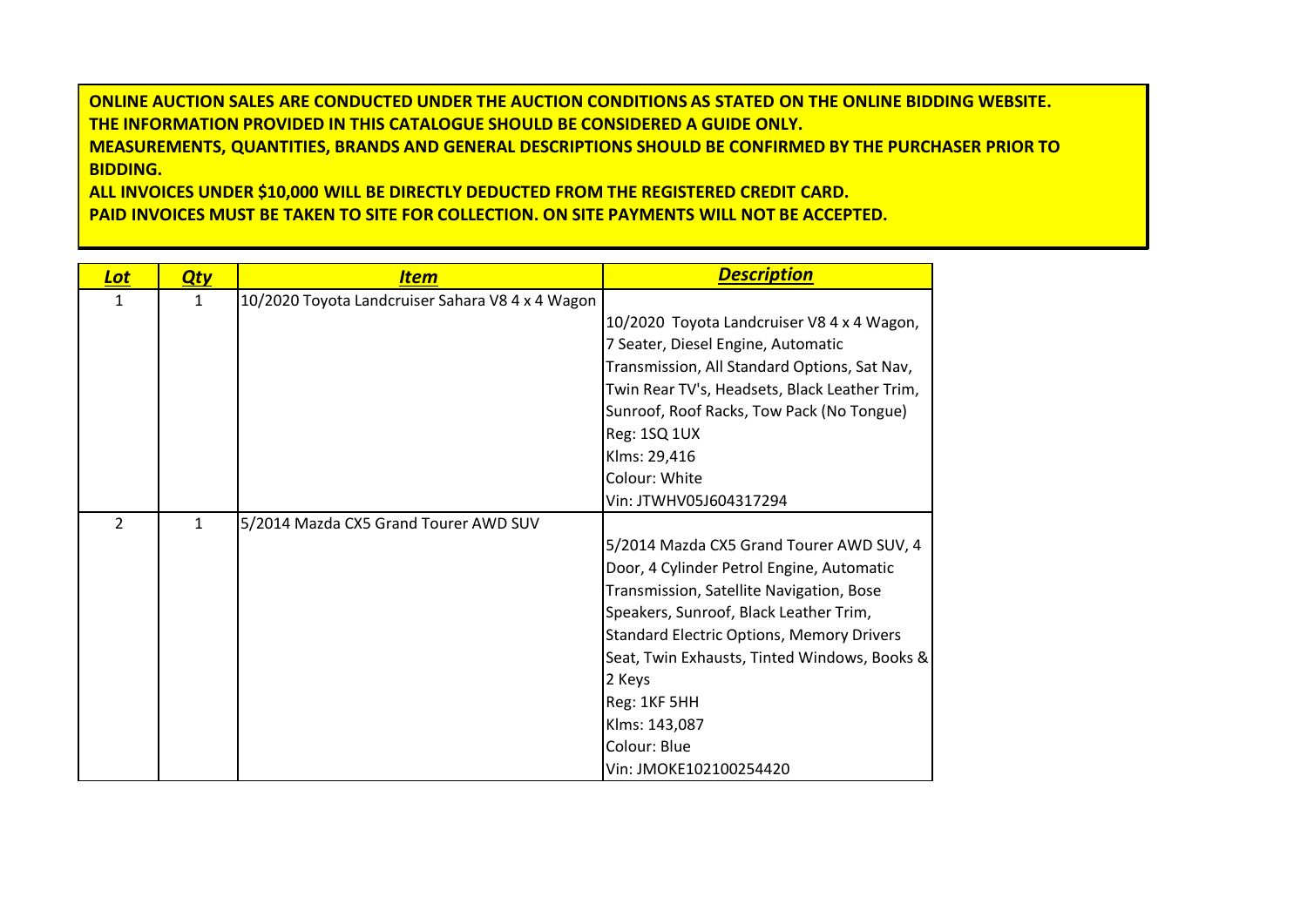| 3  | $\mathbf{1}$ | 3/2010 Toyota Hiace 6.0 LWB Van              | 3/2010 Toyota Hiace 6.0 LWB Van, 4 Cylinder   |
|----|--------------|----------------------------------------------|-----------------------------------------------|
|    |              |                                              | Diesel Engine, Manual Transmission, 3 Seater, |
|    |              |                                              | Cloth Trim, Electric Window, Tow Bar (Books,  |
|    |              |                                              | 1 Key)                                        |
|    |              |                                              | Unregistered                                  |
|    |              |                                              | Klms: 140,000 (approx)                        |
|    |              |                                              | Colour: White                                 |
|    |              |                                              | Vin: JTFHT02P400056048                        |
| 4  | 1            | 7/2009 Toyota Hiace 6.0 LWB Refrigerated Van |                                               |
|    |              |                                              | 7/2009 Toyota Hiace 6.0 LWB Refrigerated      |
|    |              |                                              | Van, 4 Cylinder Diesel Engine, Automatic      |
|    |              |                                              | Transmission, 3 Seater, Cloth Trim, Electric  |
|    |              |                                              | Windows, Front Bar, Rear Tow Pack (Drivers    |
|    |              |                                              | seat damaged, 1 key only, no books)           |
|    |              |                                              | <b>Reg: XCO 255</b>                           |
|    |              |                                              | Klms: 381,851                                 |
|    |              |                                              | Colour: White                                 |
|    |              |                                              | Vin: JTFHT02P900045689                        |
| 10 | $\mathbf{1}$ | Alpinestars Motorcycle Boots, Size 42        | Alpinestars Motorcycle Boots, Size 42         |
| 11 | $\mathbf{1}$ | Falcon Motorcycle Boots, Size 43             | Falcon Motorcycle Boots, Size 43              |
| 12 | $\mathbf{1}$ | Rjays Motorcycle Boots, Size 46              | Rjays Motorcycle Boots, Size 46               |
| 13 | 1            | Oxtar Motorcycle Boots, Size 43              | Oxtar Motorcycle Boots, Size 43               |
| 14 | 1            | Gaerme Motorcycle Boots, Size 43             | Gaerme Motorcycle Boots, Size 43              |
| 15 | 1            | Dri Rider Motorcycle Boots, Size 39          | Dri Rider Motorcycle Boots, Size 39           |
| 16 | $\mathbf{1}$ | Dri Rider Motorcycle Boots, Size 47          | Dri Rider Motorcycle Boots, Size 47           |
| 17 | $\mathbf 1$  | Falco Motorcycle Boots, Size 42              | Falco Motorcycle Boots, Size 42               |
| 18 | 1            | Alpinestars Motorcycle Boots, Size 47        | Alpinestars Motorcycle Boots, Size 47         |
| 19 | $\mathbf{1}$ | Dainese Motorcycle Boots, Size 44            | Dainese Motorcycle Boots, Size 44             |
| 20 | $\mathbf{1}$ | Fox Tracker Motorcycle Boots, Size 41.5      | Fox Tracker Motorcycle Boots, Size 41.5       |
| 21 | $\mathbf{1}$ | RST Motorcycle Boots, Size 44                | RST Motorcycle Boots, Size 44                 |
| 22 | 1            | Puma Motorcycle Boots, Size 48               | Puma Motorcycle Boots, Size 48                |
| 23 | 1            | Axo Motorcycle Boots, Size 43                | Axo Motorcycle Boots, Size 43                 |
| 25 | $\mathbf{1}$ | Aplinestars Motorcycle Boots, Size 42.5      | Aplinestars Motorcycle Boots, Size 42.5       |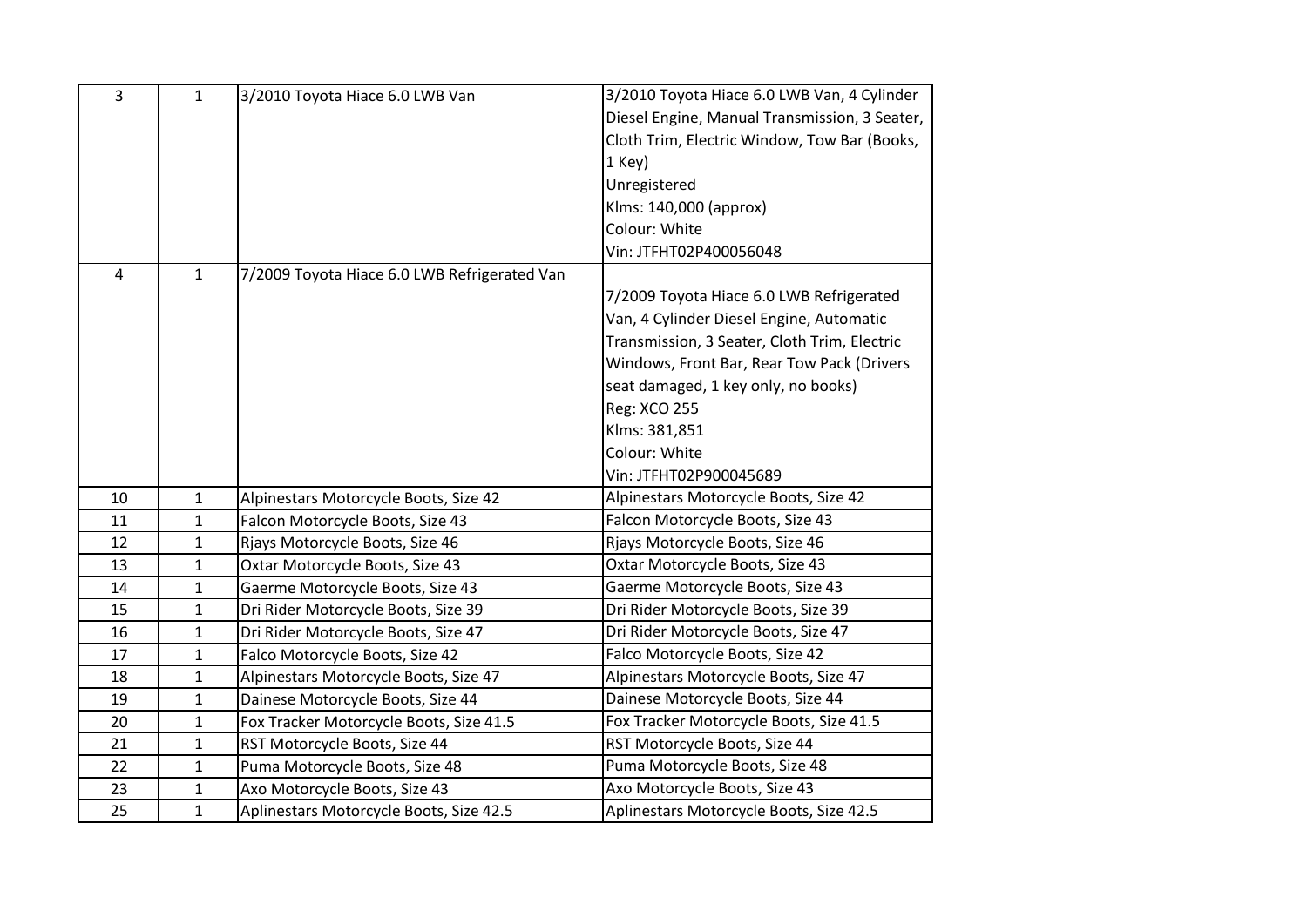| 26 | $\mathbf 1$  | Sidi Motorcycle Boots, Size 42            | Sidi Motorcycle Boots, Size 42            |
|----|--------------|-------------------------------------------|-------------------------------------------|
| 27 | $\mathbf{1}$ | Rossi Motorcycle Boots, Size 8            | Rossi Motorcycle Boots, Size 8            |
| 28 | $\mathbf{1}$ | Rossi Motorcycle Boots, Size 7            | Rossi Motorcycle Boots, Size 7            |
| 29 | $\mathbf{1}$ | Rjays Motorcycle Boots, Size 40           | Rjays Motorcycle Boots, Size 40           |
| 30 | $\mathbf{1}$ | Alpinestars Motorcycle Boots, Size 46     | Alpinestars Motorcycle Boots, Size 46     |
| 31 | $\mathbf{1}$ | Dri Rider Motorcycle Boots, Size 47       | Dri Rider Motorcycle Boots, Size 47       |
| 32 | $\mathbf{1}$ | Rossi Motorcycle Boots Size 9             | Rossi Motorcycle Boots Size 9             |
| 33 | $\mathbf{1}$ | Axo Motorcycle Boots, Size 9 US           | Axo Motorcycle Boots, Size 9 US           |
| 34 | $\mathbf{1}$ | Rjays Motorcycle Boots, Size 45           | Rjays Motorcycle Boots, Size 45           |
| 36 | $\mathbf{1}$ | Sidi Cross Fine Motorcycle Boots, Size 43 | Sidi Cross Fine Motorcycle Boots, Size 43 |
| 37 | $\mathbf{1}$ | Sidi Motorcycle Boots, Size 47            | Sidi Motorcycle Boots, Size 47            |
| 38 | $\mathbf{1}$ | Falco Motorcycle Boots, Size 46           | Falco Motorcycle Boots, Size 46           |
| 39 | $\mathbf{1}$ | AGV Sport Motorcycle Boots, Size 42       | AGV Sport Motorcycle Boots, Size 42       |
| 40 | $\mathbf{1}$ | Alpinestars Motorcycle Boots, Size 45     | Alpinestars Motorcycle Boots, Size 45     |
| 41 | $\mathbf{1}$ | Fox Motorcycle Boots                      | Fox Motorcycle Boots                      |
| 42 | $\mathbf{1}$ | Falco Motorcycle Boots, Size 43           | Falco Motorcycle Boots, Size 43           |
| 43 | $\mathbf{1}$ | High Tex Motor Cycle Boots, Size 44       | High Tex Motor Cycle Boots, Size 44       |
| 44 | $\mathbf{1}$ | Alpinestars Motorcycle Boots, Size 44     | Alpinestars Motorcycle Boots, Size 44     |
| 45 | $\mathbf 1$  | Sidi Motorcycle Boots, Size 44            | Sidi Motorcycle Boots, Size 44            |
| 46 | $\mathbf 1$  | Alpinestars Motorcycle Boots, Size 47     | Alpinestars Motorcycle Boots, Size 47     |
| 47 | $\mathbf{1}$ | Gaerme Motorcycle Boots, Size 46          | Gaerme Motorcycle Boots, Size 46          |
| 48 | $\mathbf{1}$ | Alpinestars Motorcycle Boots, Size 49     | Alpinestars Motorcycle Boots, Size 49     |
| 49 | $\mathbf{1}$ | Gaerme Motorcycle Boots, Size 45          | Gaerme Motorcycle Boots, Size 45          |
| 50 | $\mathbf{1}$ | Rivet Motorcycle Boots, Size 42.8         | Rivet Motorcycle Boots, Size 42.8         |
| 51 | $\mathbf{1}$ | Harley Davidson Motorcycle Boots, Size 40 |                                           |
|    |              |                                           | Harley Davidson Motorcycle Boots, Size 40 |
| 53 | $\mathbf{1}$ | Oxtar Motorcycle Boots, Size 44           | Oxtar Motorcycle Boots, Size 44           |
| 55 | $\mathbf{1}$ | BMW Motorcycle Boots, Size 40             | BMW Motorcycle Boots, Size 40             |
| 56 | $\mathbf{1}$ | Alpinestars Motorcycle Boots, Size 45     | Alpinestars Motorcycle Boots, Size 45     |
| 57 | $\mathbf{1}$ | Pro bikes Motorcycle Boots, Size 45       | Pro bikes Motorcycle Boots, Size 45       |
| 58 | $\mathbf{1}$ | AGVS Motorcycle Boots, Size 45            | AGVS Motorcycle Boots, Size 45            |
| 59 | $\mathbf{1}$ | High Tex Motorcycle Boots, Size 45        | High Tex Motorcycle Boots, Size 45        |
| 60 | $\mathbf{1}$ | Moto Race Motorcycle Boots, Size 44       | Moto Race Motorcycle Boots, Size 44       |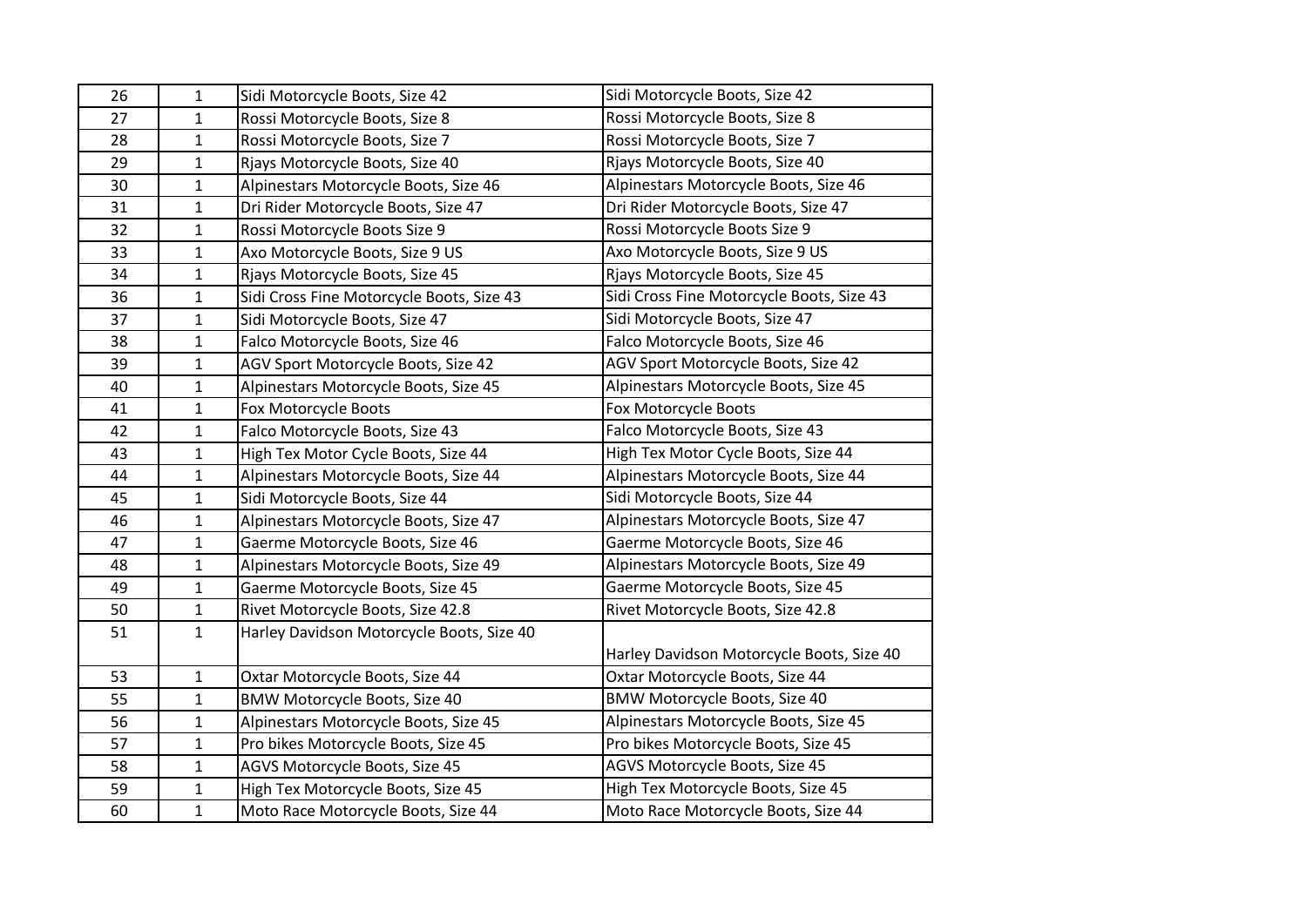| 61 | $\mathbf{1}$ | Gaerme Motorcycle Boots, Size 38          | Gaerme Motorcycle Boots, Size 38          |
|----|--------------|-------------------------------------------|-------------------------------------------|
| 62 | $\mathbf{1}$ | Signa Motorcycle Boots, Size 45           | Signa Motorcycle Boots, Size 45           |
| 63 | $\mathbf{1}$ | Alpinestars Motorcycle Boots, Size US 13  | Alpinestars Motorcycle Boots, Size US 13  |
| 64 | $\mathbf{1}$ | Sidi Motorcycle Boots, Size 42            | Sidi Motorcycle Boots, Size 42            |
| 65 | $\mathbf{1}$ | Gaerme Motorcycle Boots, Size US 14       | Gaerme Motorcycle Boots, Size US 14       |
| 66 | $\mathbf{1}$ | Gaerme Motorcycle Boots, Size 37          | Gaerme Motorcycle Boots, Size 37          |
| 67 | $\mathbf{1}$ | Rossi Motorcycle Boots, Size 11           | Rossi Motorcycle Boots, Size 11           |
| 68 | $\mathbf{1}$ | Oxtar Motorcycle Boots, Size 42           | Oxtar Motorcycle Boots, Size 42           |
| 69 | $\mathbf{1}$ | Spider Motorcycle Boots, Size US 7        | Spider Motorcycle Boots, Size US 7        |
| 70 | $\mathbf{1}$ | Oxtar Motorcycle Boots, Size 43           | Oxtar Motorcycle Boots, Size 43           |
| 71 | $\mathbf{1}$ | <b>BMW Motorrad Boots, Size 42</b>        | <b>BMW Motorrad Boots, Size 42</b>        |
| 72 | $\mathbf{1}$ | Gaerme Motorcycle Boots, Size 46          | Gaerme Motorcycle Boots, Size 46          |
| 73 | $\mathbf 1$  | Sidi Motorcycle Boots, Size 43            | Sidi Motorcycle Boots, Size 43            |
| 74 | $\mathbf{1}$ | Rocket Speed Master Boots, Size 42        | Rocket Speed Master Boots, Size 42        |
| 75 | $\mathbf{1}$ | Alpinestars Motorcycle Boots, Size 43     | Alpinestars Motorcycle Boots, Size 43     |
| 76 | $\mathbf{1}$ | Dririder Motorcycle Boots, Size 46        | Dririder Motorcycle Boots, Size 46        |
| 77 | $\mathbf{1}$ | Alpinestars Motorcycle Boots, Size 45     | Alpinestars Motorcycle Boots, Size 45     |
| 78 | $\mathbf{1}$ | Gaerme Motorcycle Boots, Size 43          | Gaerme Motorcycle Boots, Size 43          |
| 79 | $\mathbf{1}$ | Oxford Motorcycle Boots, Size 45          | Oxford Motorcycle Boots, Size 45          |
| 80 | $\mathbf{1}$ | Rivet Motorcycle Boots, Size 42.8         | Rivet Motorcycle Boots, Size 42.8         |
| 81 | $\mathbf{1}$ | Dririder Motorcycle Boots, Size 46        | Dririder Motorcycle Boots, Size 46        |
| 83 | $\mathbf{1}$ | Oneil Motorcycle Boots, Size 11           | Oneil Motorcycle Boots, Size 11           |
| 84 | $\mathbf{1}$ | Rossi Motorcycle Boots, Size 8            | Rossi Motorcycle Boots, Size 8            |
| 85 | $\mathbf{1}$ | FLM Motorcycle Boots, Size 45             | FLM Motorcycle Boots, Size 45             |
| 86 | $\mathbf{1}$ | Gaerme Motorcycle Boots, Size 47          | Gaerme Motorcycle Boots, Size 47          |
| 87 | $\mathbf{1}$ | Oniel Motorcycle Boots, Size 40           | Oniel Motorcycle Boots, Size 40           |
| 88 | $\mathbf{1}$ | Puma Motorcycle Boots, Size US 11         | Puma Motorcycle Boots, Size US 11         |
| 89 | $\mathbf{1}$ | Rossi Motorcycle Boots, Size 9            | Rossi Motorcycle Boots, Size 9            |
| 90 | $\mathbf{1}$ | Dainese Motorcycle Boots, Size 41         | Dainese Motorcycle Boots, Size 41         |
| 91 | $\mathbf{1}$ | Gaerme Aqua Tec Motorcycle Boots, Size 44 |                                           |
|    |              |                                           | Gaerme Aqua Tec Motorcycle Boots, Size 44 |
| 92 | $\mathbf{1}$ | AGV Sport Motorcycle Boots, Size US 10    | AGV Sport Motorcycle Boots, Size US 10    |
| 93 | $\mathbf{1}$ | Alpinestars Motorcycle Boots, Size 45     | Alpinestars Motorcycle Boots, Size 45     |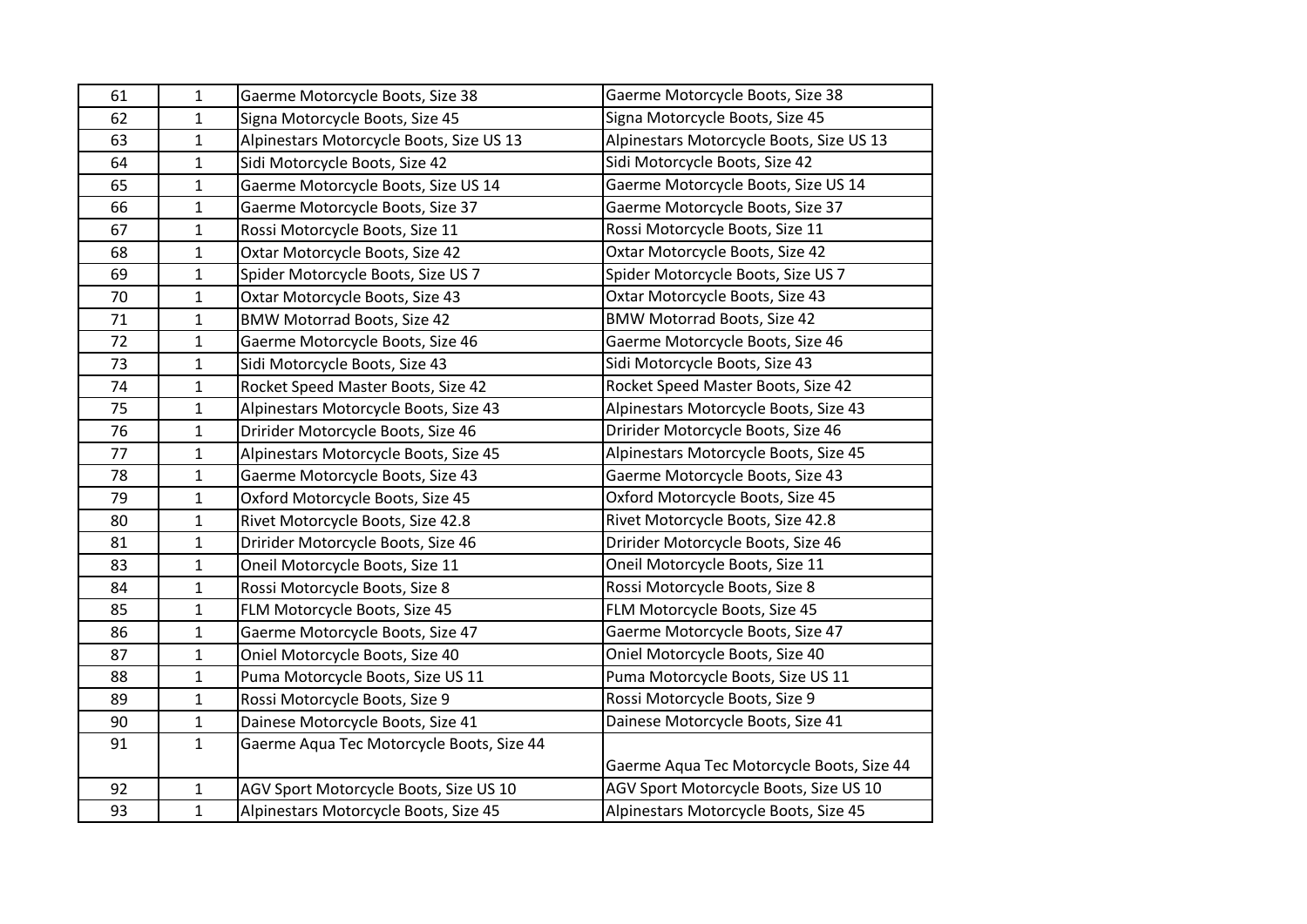| 94  | 1            | Rossi Motorcycle Boots, Size 7                | Rossi Motorcycle Boots, Size 7                |
|-----|--------------|-----------------------------------------------|-----------------------------------------------|
| 95  | $\mathbf{1}$ | Sidi Motorcycle Boots, Size 48                | Sidi Motorcycle Boots, Size 48                |
| 96  | 1            | Rjays Motorcycle Boots, Size 44               | Rjays Motorcycle Boots, Size 44               |
| 97  | $\mathbf 1$  | Rossi Motorcycle Boots, Size 8                | Rossi Motorcycle Boots, Size 8                |
| 98  | $\mathbf{1}$ | Dririder Motorcycle Boots, Size 46            | Dririder Motorcycle Boots, Size 46            |
| 99  | $\mathbf 1$  | Rossi Motorcycle Boots, Size 10               | Rossi Motorcycle Boots, Size 10               |
| 100 | $\mathbf{1}$ | <b>BMW Motorcycle Boots, Size 41</b>          | <b>BMW Motorcycle Boots, Size 41</b>          |
| 102 | 1            | Dainese Motorcycle Boots, Size 44             | Dainese Motorcycle Boots, Size 44             |
| 103 | $\mathbf 1$  | Suomy Motorcycle Boots, Size 42               | Suomy Motorcycle Boots, Size 42               |
| 104 | $\mathbf{1}$ | Harley Davidson Motorcycle Boots, Size 43.5   | Harley Davidson Motorcycle Boots, Size 43.5   |
| 105 | 1            | Harley Davidson Motorcycle Boots, Size US 7.5 | Harley Davidson Motorcycle Boots, Size US 7.5 |
| 106 | $\mathbf{1}$ | BMW Motorcycle Boots, Size 45                 | <b>BMW Motorcycle Boots, Size 45</b>          |
| 107 | $\mathbf 1$  | Falco Motorcycle Boots, Size 41               | Falco Motorcycle Boots, Size 41               |
| 108 | 1            | A Motorcycle Boots, Size 45                   | A Motorcycle Boots, Size 45                   |
| 109 | $\mathbf{1}$ | Rossi Motorcycle Boots, Size 8                | Rossi Motorcycle Boots, Size 8                |
| 110 | $\mathbf 1$  | Gaerme Motorcycle Boots, Size 43              | Gaerme Motorcycle Boots, Size 43              |
| 111 | $\mathbf 1$  | AXO Primto Motorcycle Boots, Size 45          | AXO Primto Motorcycle Boots, Size 45          |
| 112 | 1            | Dririder Motorcycle Boots, Size 47            | Dririder Motorcycle Boots, Size 47            |
| 113 | $\mathbf{1}$ | Rivet Motorcycle Boots, Size 46               | Rivet Motorcycle Boots, Size 46               |
| 114 | $\mathbf{1}$ | Dririder Motorcycle Boots, Size 45            | Dririder Motorcycle Boots, Size 45            |
| 115 | $\mathbf 1$  | AXO Motorcycle Boots, Size 44                 | AXO Motorcycle Boots, Size 44                 |
| 116 | $\mathbf{1}$ | Gaerme Motorcycle Boots, Size 45              | Gaerme Motorcycle Boots, Size 45              |
| 117 | $\mathbf{1}$ | Falco Motorcycle Boots, Size 46               | Falco Motorcycle Boots, Size 46               |
| 118 | $\mathbf 1$  | Alpinestars Motorcycle Boots, Size 46         | Alpinestars Motorcycle Boots, Size 46         |
| 119 | 1            | Explorer Gaerme Motorcycle Boots, Size 43     | Explorer Gaerme Motorcycle Boots, Size 43     |
| 120 | $\mathbf{1}$ | Gaerme Shada Motorcycle Boots, Size 48        | Gaerme Shada Motorcycle Boots, Size 48        |
| 121 | $\mathbf{1}$ | Rossi Motorcycle Boots, Size 5                | Rossi Motorcycle Boots, Size 5                |
| 122 | 1            | Sidi Motorcycle Boots, Size 45                | Sidi Motorcycle Boots, Size 45                |
| 123 | 1            | Sidi Motorcycle Boots, Size 42                | Sidi Motorcycle Boots, Size 42                |
| 124 | $\mathbf{1}$ | Alpinestars Motorcycle Boots, Size 43         | Alpinestars Motorcycle Boots, Size 43         |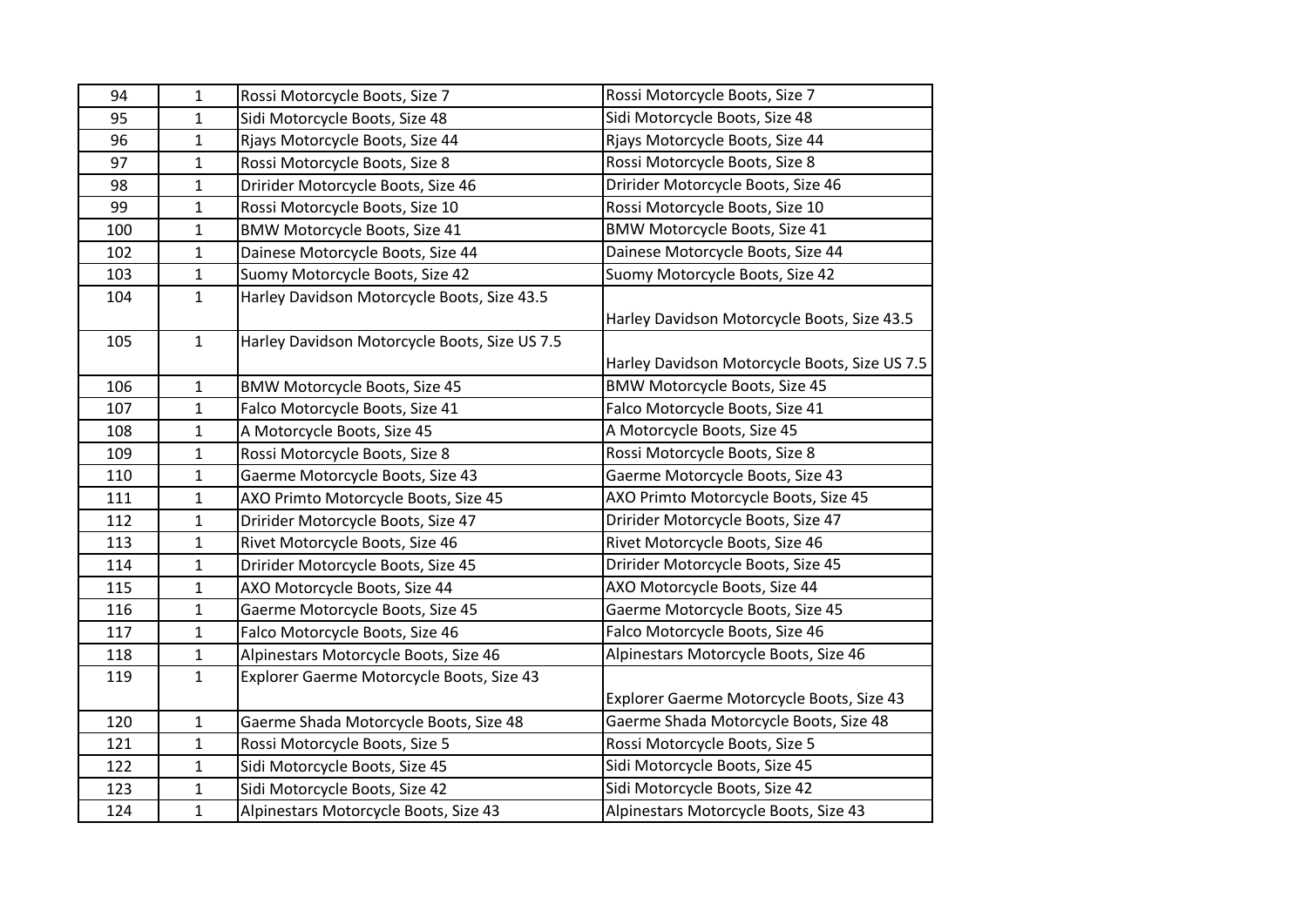| 125 | 1            | Joe Rocket Motorcycle Boots, Size 43.5      | Joe Rocket Motorcycle Boots, Size 43.5      |
|-----|--------------|---------------------------------------------|---------------------------------------------|
| 126 | $\mathbf{1}$ | Alpinestars Motorcycle Boots, Size 42       | Alpinestars Motorcycle Boots, Size 42       |
| 128 | $\mathbf{1}$ | Scorpion Motorcycle Boots, Size 45          | Scorpion Motorcycle Boots, Size 45          |
| 129 | $\mathbf{1}$ | Dainese Motorcycle Boots, Size 43           | Dainese Motorcycle Boots, Size 43           |
| 130 | $\mathbf{1}$ | Puma Motorcycle Boots, Size US 9            | Puma Motorcycle Boots, Size US 9            |
| 131 | $\mathbf{1}$ | Alpinestars Tech 3 Motorcycle Boots, Size 9 |                                             |
|     |              |                                             | Alpinestars Tech 3 Motorcycle Boots, Size 9 |
| 132 | $\mathbf{1}$ | Gaerme Motorcycle Boots, Size 46            | Gaerme Motorcycle Boots, Size 46            |
| 133 | $\mathbf{1}$ | Gaerme Motorcycle Boots, Size 44            | Gaerme Motorcycle Boots, Size 44            |
| 134 | $\mathbf{1}$ | Thomas Cook Motorcycle Boots, Size 43       | Thomas Cook Motorcycle Boots, Size 43       |
| 135 | $\mathbf{1}$ | Alpinestars Motorcycle Boots, Size 42       | Alpinestars Motorcycle Boots, Size 42       |
| 136 | $\mathbf{1}$ | Alpinestars Motorcycle Boots, Size 46       | Alpinestars Motorcycle Boots, Size 46       |
| 137 | $\mathbf{1}$ | Oxford Motorcycle Boots, Size 44            | Oxford Motorcycle Boots, Size 44            |
| 138 | $\mathbf{1}$ | Sidi Motorcycle Boots, Size 45              | Sidi Motorcycle Boots, Size 45              |
| 139 | $\mathbf{1}$ | BMW Motorcycle Boots, Size 47               | <b>BMW Motorcycle Boots, Size 47</b>        |
| 140 | $\mathbf{1}$ | Triumph Motorcycle Boots, Size 44           | Triumph Motorcycle Boots, Size 44           |
| 141 | $\mathbf{1}$ | Sidi Motorcycle Boots, Size 45              | Sidi Motorcycle Boots, Size 45              |
| 142 | $\mathbf{1}$ | Alpinestars Motorcycle Boots, Size 45       | Alpinestars Motorcycle Boots, Size 45       |
| 143 | $\mathbf{1}$ | Rjays Motorcycle Boots, Size 43             | Rjays Motorcycle Boots, Size 43             |
| 144 | $\mathbf{1}$ | Sidi Motorcycle Boots, Size 43              | Sidi Motorcycle Boots, Size 43              |
| 145 | $\mathbf{1}$ | Alpinestars Motorcycle Boots, Size 48       | Alpinestars Motorcycle Boots, Size 48       |
| 146 | $\mathbf{1}$ | Oxtar Motorcycle Boots, Size 43             | Oxtar Motorcycle Boots, Size 43             |
| 147 | $\mathbf{1}$ | Alpinestars Motorcycle Boots, Size 42       | Alpinestars Motorcycle Boots, Size 42       |
| 148 | $\mathbf{1}$ | Gaerme Motorcycle Boots, Size 44            | Gaerme Motorcycle Boots, Size 44            |
| 149 | $\mathbf{1}$ | Alpinestars Motorcycle Boots, Size 42       | Alpinestars Motorcycle Boots, Size 42       |
| 150 | $\mathbf{1}$ | Rjays Motorcycle Boots Size 45              | Rjays Motorcycle Boots Size 45              |
| 151 | $\mathbf{1}$ | Rossi Motorcycle Boots Size 7               | Rossi Motorcycle Boots Size 7               |
| 152 | $\mathbf{1}$ | Sidi Motorcycle Boots Size 45               | Sidi Motorcycle Boots Size 45               |
| 153 | $\mathbf{1}$ | Oxtar Motorcycle Boots Size 45              | Oxtar Motorcycle Boots Size 45              |
| 154 | $\mathbf{1}$ | Dainese Motorcycle Boots Size 40            | Dainese Motorcycle Boots Size 40            |
| 155 | $\mathbf{1}$ | Alpinestars Motorcycle Boots Size 44        | Alpinestars Motorcycle Boots Size 44        |
| 156 | $\mathbf{1}$ | Gaerme Motorcycle Boots Size 44             | Gaerme Motorcycle Boots Size 44             |
| 157 | $\mathbf{1}$ | Rossi Motorcycle Boots Size 10              | Rossi Motorcycle Boots Size 10              |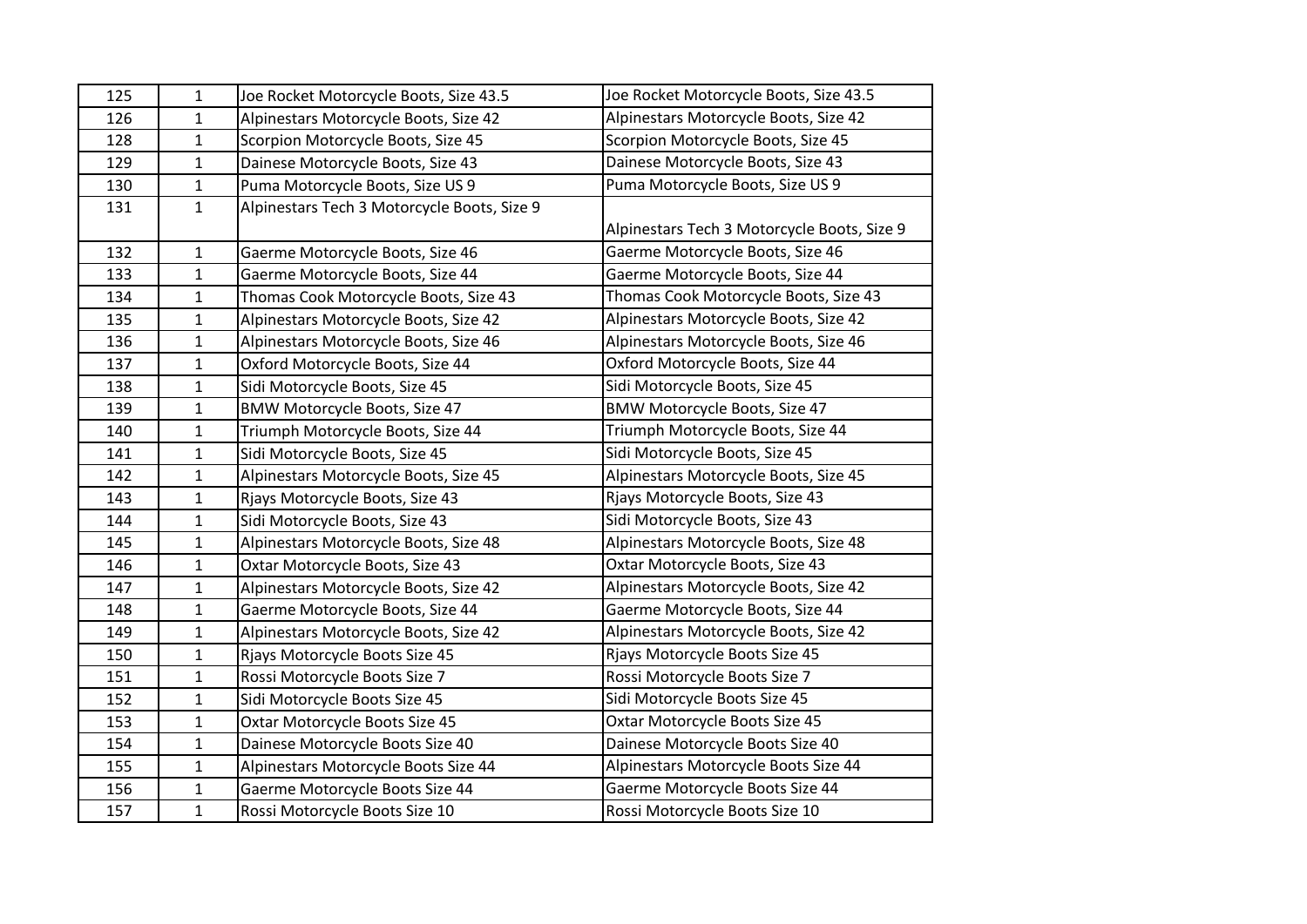| 158 | $\mathbf{1}$ | Rivet Motorcycle Boots Size 44       | Rivet Motorcycle Boots Size 44       |
|-----|--------------|--------------------------------------|--------------------------------------|
| 159 | $\mathbf 1$  | Thomas Cook Motorcycle Boots Size 10 | Thomas Cook Motorcycle Boots Size 10 |
| 160 | $\mathbf 1$  | <b>BMW Motorcycle Boots Size 44</b>  | <b>BMW Motorcycle Boots Size 44</b>  |
| 161 | 1            | Rossi Motorcycle Boots Size 5        | Rossi Motorcycle Boots Size 5        |
| 162 | 1            | Alpinestars Motorcycle Boots Size 45 | Alpinestars Motorcycle Boots Size 45 |
| 163 | 1            | Alpinestars Motorcycle Boots Size 45 | Alpinestars Motorcycle Boots Size 45 |
| 164 | 1            | Dririder Motorcycle Boots Size 48    | Dririder Motorcycle Boots Size 48    |
| 165 | 1            | Aplinestars Motorcycle Boots Size 46 | Aplinestars Motorcycle Boots Size 46 |
| 166 | $\mathbf{1}$ | Rivet Motorcycle Boots Size 42       | Rivet Motorcycle Boots Size 42       |
| 167 | $\mathbf 1$  | Setup Motorcycle Boots Size 40       | Setup Motorcycle Boots Size 40       |
| 168 | $\mathbf{1}$ | Sidi Motorcycle Boots Size 42        | Sidi Motorcycle Boots Size 42        |
| 169 | 1            | Rjays Motorcycle Boots Size 42       | Rjays Motorcycle Boots Size 42       |
| 170 | 1            | Benrik Motorcycle Boots Size 48      | Benrik Motorcycle Boots Size 48      |
| 171 | 1            | <b>BMW Motorcycle Boots Size 45</b>  | <b>BMW Motorcycle Boots Size 45</b>  |
| 172 | $\mathbf{1}$ | Dririder Motorcycle Boots Size 45    | Dririder Motorcycle Boots Size 45    |
| 173 | 1            | Alpinestars Motorcycle Boots Size 45 | Alpinestars Motorcycle Boots Size 45 |
| 174 | $\mathbf 1$  | Rossi Motorcycle Boots Size 8        | Rossi Motorcycle Boots Size 8        |
| 175 | $\mathbf{1}$ | Alpinestars Motorcycle Boots Size 46 | Alpinestars Motorcycle Boots Size 46 |
| 176 | $\mathbf{1}$ | Sidi Motorcycle Boots Size 47        | Sidi Motorcycle Boots Size 47        |
| 177 | $\mathbf{1}$ | Torque Motorcycle Boots Size 48      | Torque Motorcycle Boots Size 48      |
| 178 | $\mathbf{1}$ | Oxtar Motorcycle Boots Size 44       | Oxtar Motorcycle Boots Size 44       |
| 179 | $\mathbf{1}$ | Axo Motorcycle Boots Size 42         | Axo Motorcycle Boots Size 42         |
| 180 | 1            | Alpinestars Motorcycle Boots Size 44 | Alpinestars Motorcycle Boots Size 44 |
| 181 | $\mathbf{1}$ | Rjays Motorcycle Boots Size 43       | Rjays Motorcycle Boots Size 43       |
| 182 | $\mathbf 1$  | Thomas Cook Motorcycle Boots Size 13 | Thomas Cook Motorcycle Boots Size 13 |
| 184 | $\mathbf{1}$ | Sidi Motorcycle Boots Size 40        | Sidi Motorcycle Boots Size 40        |
| 185 | 1            | Rjays Motorcycle Boots Size 40       | Rjays Motorcycle Boots Size 40       |
| 186 | $\mathbf 1$  | Sidi Motorcycle Boots Size 46        | Sidi Motorcycle Boots Size 46        |
| 187 | $\mathbf 1$  | Sidi Motorcycle Boots Size 40        | Sidi Motorcycle Boots Size 40        |
| 188 | 1            | Hebo Motorcycle Boots Size 40        | Hebo Motorcycle Boots Size 40        |
| 189 | 1            | Aplinestars Motorcycle Boots Size 45 | Aplinestars Motorcycle Boots Size 45 |
| 190 | $\mathbf 1$  | TCX Motorcycle Boots Size 46         | TCX Motorcycle Boots Size 46         |
| 192 | $\mathbf{1}$ | Dririder Motorcycle Boots Size 45    | Dririder Motorcycle Boots Size 45    |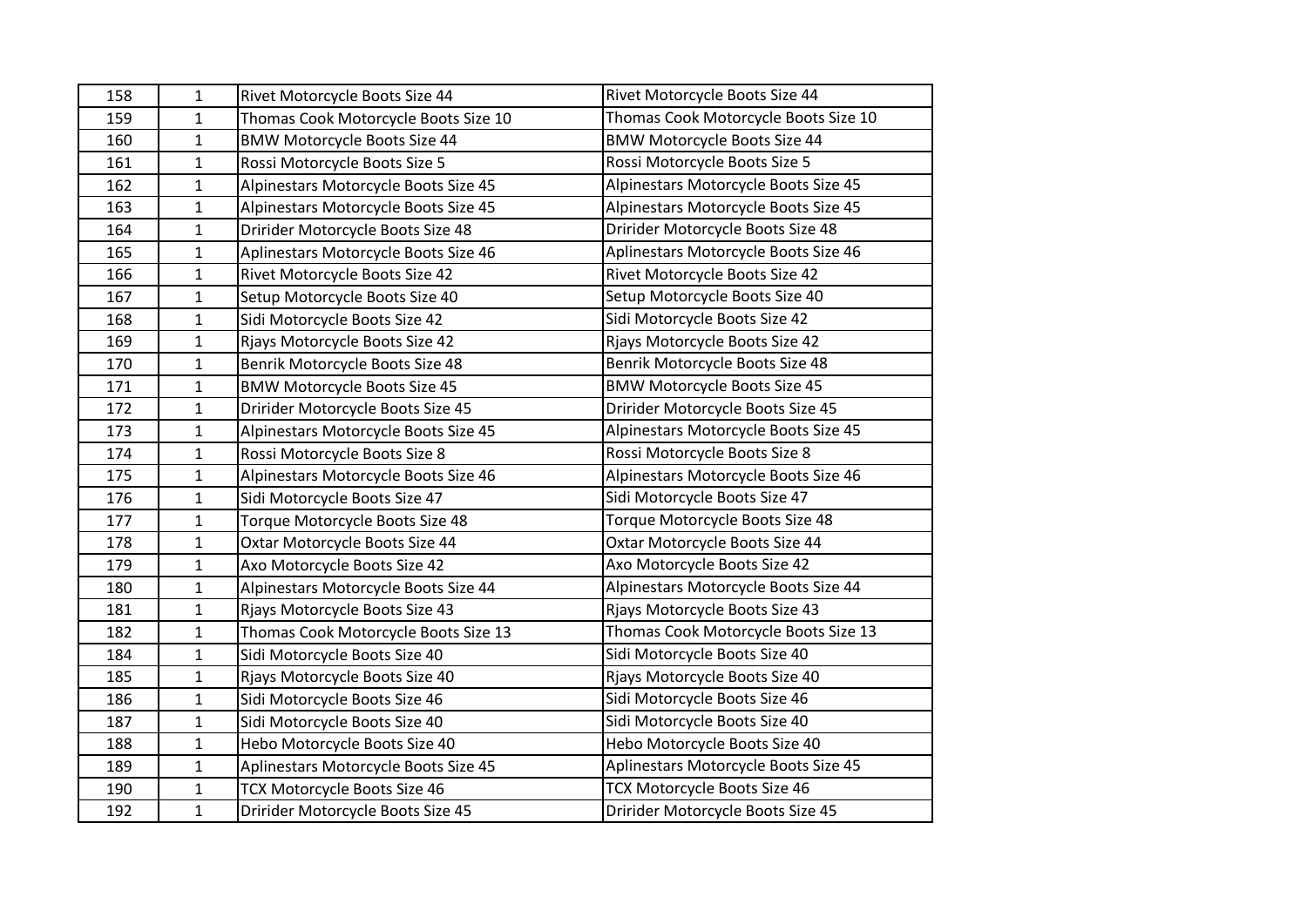| 193 | $\mathbf{1}$ | Triumph Motorcycle Boots, Size 42         | Triumph Motorcycle Boots, Size 42         |
|-----|--------------|-------------------------------------------|-------------------------------------------|
| 194 | $\mathbf{1}$ | Aplinestars Motorcycle Boots Size 45      | Aplinestars Motorcycle Boots Size 45      |
| 195 | $\mathbf{1}$ | Dririder Motorcycle Boots Size 43         | Dririder Motorcycle Boots Size 43         |
| 196 | $\mathbf{1}$ | Joe Rocket Motorcycle Boots Size 43.5     | Joe Rocket Motorcycle Boots Size 43.5     |
| 197 | $\mathbf{1}$ | Puma Motorcycle Boots Size 42             | Puma Motorcycle Boots Size 42             |
| 198 | $\mathbf{1}$ | Oxtar TCX Pro Motorcycle Boots Size 43    | Oxtar TCX Pro Motorcycle Boots Size 43    |
| 199 | $\mathbf{1}$ | Aplinestars Motorcycle Boots Size 38      | Aplinestars Motorcycle Boots Size 38      |
| 200 | $\mathbf 1$  | Joe Rocket Motorcycle Boots Size 9        | Joe Rocket Motorcycle Boots Size 9        |
| 201 | $\mathbf{1}$ | Sidi Motorcycle Boots Size 42             | Sidi Motorcycle Boots Size 42             |
| 203 | $\mathbf{1}$ | Aplinestars Motorcycle Boots Size 43      | Aplinestars Motorcycle Boots Size 43      |
| 204 | $\mathbf{1}$ | Rjays Motorcycle Boots Size 43            | Rjays Motorcycle Boots Size 43            |
| 205 | $\mathbf{1}$ | Rjays Motorcycle Boots Size 47            | Rjays Motorcycle Boots Size 47            |
| 206 | $\mathbf{1}$ | Aplinestars Motorcycle Boots Size 46      | Aplinestars Motorcycle Boots Size 46      |
| 207 | $\mathbf{1}$ | Sidi Motorcycle Boots Size 45             | Sidi Motorcycle Boots Size 45             |
| 208 | $\mathbf 1$  | Aplinestars Motorcycle Boots Size 44      | Aplinestars Motorcycle Boots Size 44      |
| 209 | $\mathbf{1}$ | Axo Sport Lancer Motorcycle Boots Size 44 |                                           |
|     |              |                                           | Axo Sport Lancer Motorcycle Boots Size 44 |
| 210 | $\mathbf{1}$ | Aplinestars Motorcycle Boots Size 8       | Aplinestars Motorcycle Boots Size 8       |
| 211 | $\mathbf{1}$ | Rjays Motorcycle Boots Size 48            | Rjays Motorcycle Boots Size 48            |
| 212 | $\mathbf{1}$ | Harley Davidson Motorcycle Boots Size 44  |                                           |
|     |              |                                           | Harley Davidson Motorcycle Boots Size 44  |
| 213 | $\mathbf{1}$ | AGV Sport Motorcycle Boots Size 46        | AGV Sport Motorcycle Boots Size 46        |
| 214 | $\mathbf{1}$ | Forma Motorcycle Boots Size 42            | Forma Motorcycle Boots Size 42            |
| 215 | $\mathbf{1}$ | Dainese Motorcycle Boots Size 40          | Dainese Motorcycle Boots Size 40          |
| 216 | $\mathbf{1}$ | Falco Motorcycle Boots Size 37            | Falco Motorcycle Boots Size 37            |
| 217 | $\mathbf{1}$ | Moto Dri Motorcycle Boots Size 12         | Moto Dri Motorcycle Boots Size 12         |
| 218 | $\mathbf{1}$ | Dririder Motorcycle Boots Size 46         | Dririder Motorcycle Boots Size 46         |
| 219 | $\mathbf{1}$ | Dririder Motorcycle Boots Size 46         | Dririder Motorcycle Boots Size 46         |
| 220 | $\mathbf{1}$ | Aplinestars Motorcycle Boots Size 43      | Aplinestars Motorcycle Boots Size 43      |
| 221 | $\mathbf{1}$ | Rossi Motorcycle Boots Size 8             | Rossi Motorcycle Boots Size 8             |
| 222 | $\mathbf{1}$ | XPD Motorcycle Boots Size 44              | XPD Motorcycle Boots Size 44              |
| 224 | $\mathbf{1}$ | Gaerme Motorcycle Boots Size 48           | Gaerme Motorcycle Boots Size 48           |
| 226 | $\mathbf{1}$ | Snark Motorcycle Boots Size 8             | Snark Motorcycle Boots Size 8             |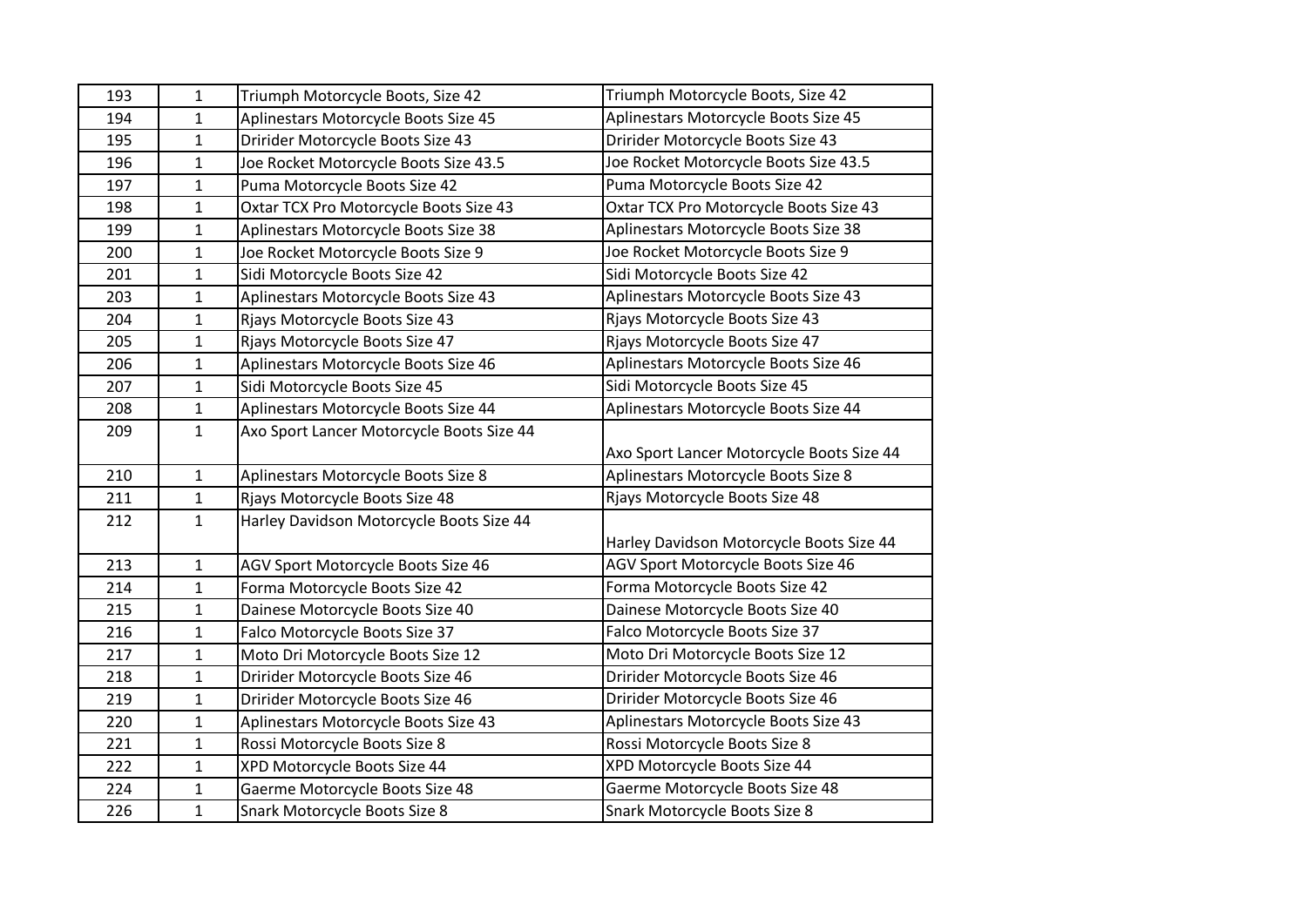| 227 | 1            | Dririder Motorcycle Boots Size 44            | Dririder Motorcycle Boots Size 44        |
|-----|--------------|----------------------------------------------|------------------------------------------|
| 228 | $\mathbf{1}$ | Aplinestars Motorcycle Boots Size 48         | Aplinestars Motorcycle Boots Size 48     |
| 229 | $\mathbf{1}$ | Harley Davidson Motorcycle Boots Size 43     |                                          |
|     |              |                                              | Harley Davidson Motorcycle Boots Size 43 |
| 230 | 1            | <b>BMW Motorrad Motorcycle Boots Size 44</b> | BMW Motorrad Motorcycle Boots Size 44    |
| 231 | $\mathbf{1}$ | Gaerme Aqua Tech Size 43                     | Gaerme Aqua Tech Size 43                 |
| 233 | $\mathbf 1$  | Spider Motorcycle Boots Size 11              | Spider Motorcycle Boots Size 11          |
| 234 | 1            | AGV Sport Motorcycle Boots Size 26           | AGV Sport Motorcycle Boots Size 26       |
| 236 | $\mathbf 1$  | Rossi Motorcycle Boots Size 9                | Rossi Motorcycle Boots Size 9            |
| 237 | 1            | Icon Moto Motorcycle Boots Size 7            | Icon Moto Motorcycle Boots Size 7        |
| 238 | $\mathbf 1$  | Double H Motorcycle Boots Size 7.5           | Double H Motorcycle Boots Size 7.5       |
| 239 | 1            | Sckerch Motorcycle Boots Size 46             | Sckerch Motorcycle Boots Size 46         |
| 240 | $\mathbf{1}$ | Thomas Cook Motorcycle Boots Size 9          | Thomas Cook Motorcycle Boots Size 9      |
| 241 | $\mathbf 1$  | Aplinestars Motorcycle Boots Size 43         | Aplinestars Motorcycle Boots Size 43     |
| 242 | $\mathbf 1$  | Aplinestars Motorcycle Boots Size 44         | Aplinestars Motorcycle Boots Size 44     |
| 243 | 1            | Aplinestars Motorcycle Boots Size 46         | Aplinestars Motorcycle Boots Size 46     |
| 244 | 1            | High Tec Falco Motorcycle Boots Size 44      | High Tec Falco Motorcycle Boots Size 44  |
| 245 | $\mathbf{1}$ | Rossi Motorcycle Boots Size 12               | Rossi Motorcycle Boots Size 12           |
| 246 | $\mathbf 1$  | Sidi Motorcycle Boots Size 43                | Sidi Motorcycle Boots Size 43            |
| 247 | $\mathbf{1}$ | Aplinestars Motorcycle Boots Size 42         | Aplinestars Motorcycle Boots Size 42     |
| 248 | $\mathbf 1$  | RST Motorcycle Boots Size 45                 | RST Motorcycle Boots Size 45             |
| 249 | $\mathbf{1}$ | Aplinestars Motorcycle Boots Size 42         | Aplinestars Motorcycle Boots Size 42     |
| 250 | 1            | Aplinestars Motorcycle Boots Size 42         | Aplinestars Motorcycle Boots Size 42     |
| 251 | $\mathbf 1$  | Aplinestars Motorcycle Boots Size 43         | Aplinestars Motorcycle Boots Size 43     |
| 252 | $\mathbf 1$  | A Drytex Motorcycle Boots Size 43            | A Drytex Motorcycle Boots Size 43        |
| 253 | $\mathbf{1}$ | Oxtar Motorcycle Boots Size 43               | Oxtar Motorcycle Boots Size 43           |
| 254 | 1            | Sidi Motorcycle Boots Size 46                | Sidi Motorcycle Boots Size 46            |
| 255 | $\mathbf 1$  | Gaerme Motorcycle Boots Size 46              | Gaerme Motorcycle Boots Size 46          |
| 257 | $\mathbf 1$  | Sidi Motorcycle Boots Size 46                | Sidi Motorcycle Boots Size 46            |
| 258 | 1            | RJ's Motorcycle Boots Size 41                | RJ's Motorcycle Boots Size 41            |
| 259 | 1            | Sidi Motorcycle Boots Size 43                | Sidi Motorcycle Boots Size 43            |
| 260 | $\mathbf 1$  | Gaerme Motorcycle Boots Size 43              | Gaerme Motorcycle Boots Size 43          |
| 261 | $\mathbf{1}$ | Dririder Motorcycle Boots Size 44            | Dririder Motorcycle Boots Size 44        |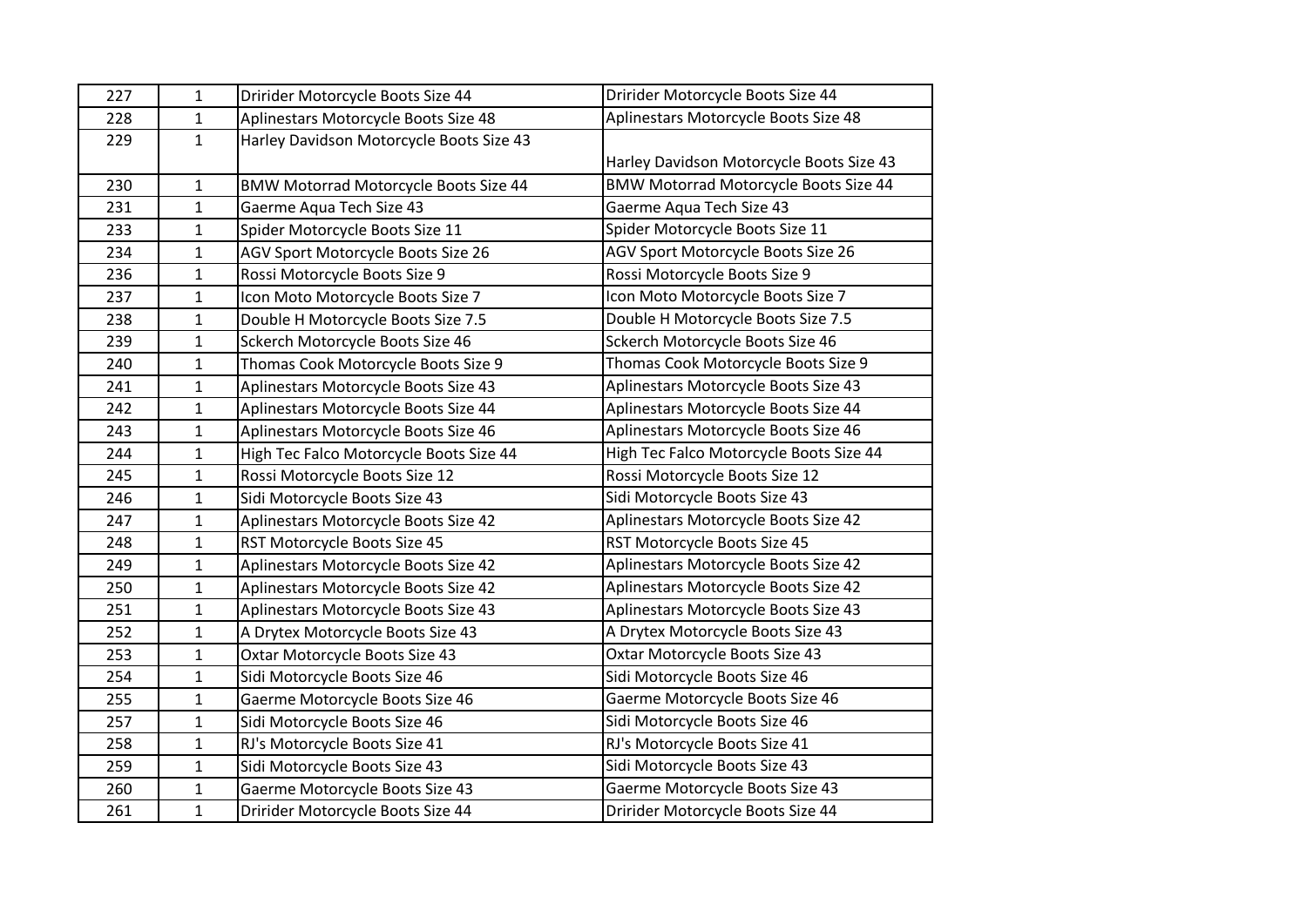| 262 | $\mathbf 1$  | AXO Motorcycle Boots Size 44         | AXO Motorcycle Boots Size 44         |
|-----|--------------|--------------------------------------|--------------------------------------|
| 263 | $\mathbf{1}$ | Sidi Motorcycle Boots Size 45        | Sidi Motorcycle Boots Size 45        |
| 264 | $\mathbf{1}$ | Forma Motorcycle Boots Size 43       | Forma Motorcycle Boots Size 43       |
| 265 | 1            | Sidi Motorcycle Boots Size 45        | Sidi Motorcycle Boots Size 45        |
| 266 | $\mathbf{1}$ | Dririder Motorcycle Boots Size 43    | Dririder Motorcycle Boots Size 43    |
| 267 | $\mathbf{1}$ | Gaerme Motorcycle Boots Size 40      | Gaerme Motorcycle Boots Size 40      |
| 268 | $\mathbf{1}$ | Falco Motorcycle Boots Size 45       | Falco Motorcycle Boots Size 45       |
| 269 | $\mathbf{1}$ | <b>BMW Motorcycle Boots Size 44</b>  | <b>BMW Motorcycle Boots Size 44</b>  |
| 270 | $\mathbf{1}$ | Sidi Motorcycle Boots Size 45        | Sidi Motorcycle Boots Size 45        |
| 271 | $\mathbf{1}$ | Joe Rocket Motorcycle Boots Size 42  | Joe Rocket Motorcycle Boots Size 42  |
| 272 | $\mathbf{1}$ | Rjays Motorcycle Boots Size 48       | Rjays Motorcycle Boots Size 48       |
| 273 | 1            | Aplinestars Motorcycle Boots Size 42 | Aplinestars Motorcycle Boots Size 42 |
| 274 | $\mathbf{1}$ | Gaerme Motorcycle Boots Size 45      | Gaerme Motorcycle Boots Size 45      |
| 275 | $\mathbf{1}$ | Rjays Motorcycle Boots Size 43       | Rjays Motorcycle Boots Size 43       |
| 276 | $\mathbf{1}$ | Rjays Motorcycle Boots Size 43       | Rjays Motorcycle Boots Size 43       |
| 277 | $\mathbf{1}$ | Forma Motorcycle Boots Size 45       | Forma Motorcycle Boots Size 45       |
| 278 | $\mathbf{1}$ | Rjays Motorcycle Boots Size 48       | Rjays Motorcycle Boots Size 48       |
| 279 | $\mathbf{1}$ | Sidi Motorcycle Boots Size 47        | Sidi Motorcycle Boots Size 47        |
| 280 | $\mathbf{1}$ | Gaerme Motorcycle Boots Size 43      | Gaerme Motorcycle Boots Size 43      |
| 281 | $\mathbf{1}$ | Puma Motorcycle Boots Size US12      | Puma Motorcycle Boots Size US12      |
| 282 | $\mathbf{1}$ | Dririder Motorcycle Boots Size 46    | Dririder Motorcycle Boots Size 46    |
| 283 | $\mathbf{1}$ | Oxtar Motorcycle Boots Size 45       | Oxtar Motorcycle Boots Size 45       |
| 284 | 1            | TCX Motorcycle Boots Size 46         | TCX Motorcycle Boots Size 46         |
| 285 | $\mathbf{1}$ | Rossi Motorcycle Boots Size 9        | Rossi Motorcycle Boots Size 9        |
| 286 | $\mathbf{1}$ | Dririder Motorcycle Boots Size 41    | Dririder Motorcycle Boots Size 41    |
| 289 | $\mathbf{1}$ | Dririder Motorcycle Boots Size 46    | Dririder Motorcycle Boots Size 46    |
| 290 | $\mathbf{1}$ | Aplinestars Motorcycle Boots Size 44 | Aplinestars Motorcycle Boots Size 44 |
| 291 | $\mathbf{1}$ | Oxtar Motorcycle Boots Size 45       | Oxtar Motorcycle Boots Size 45       |
| 293 | $\mathbf{1}$ | Aplinestars Motorcycle Boots Size 43 | Aplinestars Motorcycle Boots Size 43 |
| 294 | $\mathbf{1}$ | RM Williams Motorcycle Boots Size 44 | RM Williams Motorcycle Boots Size 44 |
| 295 | $\mathbf{1}$ | Falco Motorcycle Boots Size 39       | Falco Motorcycle Boots Size 39       |
| 297 | $\mathbf{1}$ | Leather Boots Size 45                | Leather Boots Size 45                |
| 298 | $\mathbf{1}$ | Dainese Motorcycle Boots Size 45     | Dainese Motorcycle Boots Size 45     |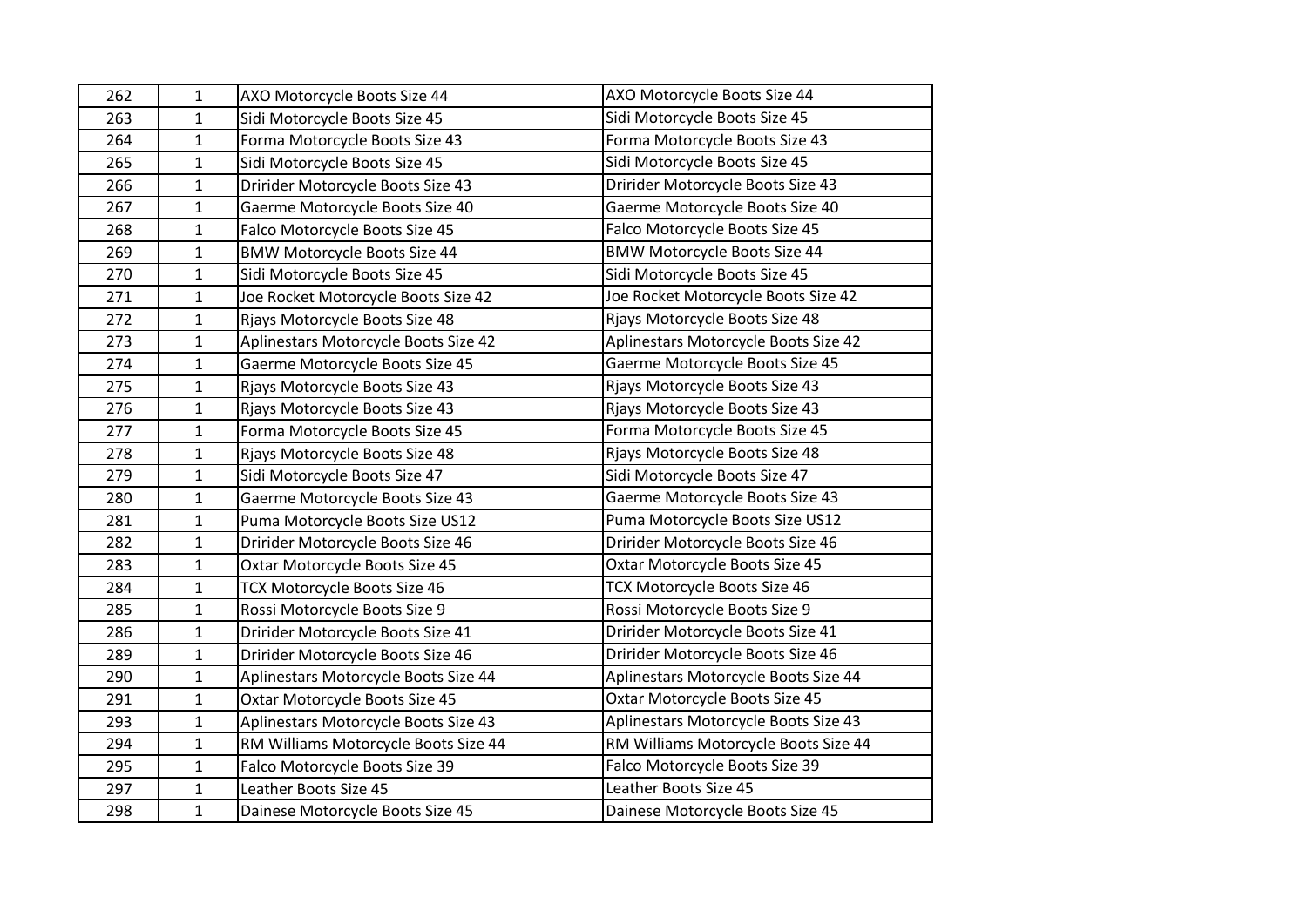| 299 | 1            | Jonny Rebs Motorcycle Boots Size 44          | Jonny Rebs Motorcycle Boots Size 44          |
|-----|--------------|----------------------------------------------|----------------------------------------------|
| 300 | $\mathbf{1}$ | Dririder Motorcycle Boots Size 43            | Dririder Motorcycle Boots Size 43            |
| 301 | $\mathbf{1}$ | Dririder Motorcycle Boots Size 44            | Dririder Motorcycle Boots Size 44            |
| 302 | $\mathbf{1}$ | Dririder Motorcycle Boots Size 4             | Dririder Motorcycle Boots Size 4             |
| 303 | $\mathbf{1}$ | <b>BMW Motorrad Motorcycle Boots Size 45</b> | <b>BMW Motorrad Motorcycle Boots Size 45</b> |
| 304 | 1            | Rjays Motorcycle Boots Size 45               | Rjays Motorcycle Boots Size 45               |
| 305 | $\mathbf{1}$ | XPD Motorcycle Boots Size 42                 | XPD Motorcycle Boots Size 42                 |
| 306 | 1            | Moto Dry Motorcycle Pants Size XL            | Moto Dry Motorcycle Pants Size XL            |
| 308 | $\mathbf{1}$ | Fox Racing Motorcycle Pants Size 38          | Fox Racing Motorcycle Pants Size 38          |
| 309 | $\mathbf{1}$ | Black Rose Motorcycle Pants Size XL Leather  |                                              |
|     |              |                                              | Black Rose Motorcycle Pants Size XL Leather  |
| 311 | 1            | Bikers Club Motorcycle Pants Size 46         | Bikers Club Motorcycle Pants Size 46         |
| 312 | $\mathbf{1}$ | Rjays Motorcycle Pants Size 30 Leather       | Rjays Motorcycle Pants Size 30 Leather       |
| 313 | $\mathbf{1}$ | Rjays Motorcycle Pants Size 42 Leather       | Rjays Motorcycle Pants Size 42 Leather       |
| 314 | $\mathbf{1}$ | Rossini Motorcycle Pants Size XL             | Rossini Motorcycle Pants Size XL             |
| 315 | 1            | Leather Vest (Motorcycle) Size 5XL           | Leather Vest (Motorcycle) Size 5XL           |
| 316 | $\mathbf{1}$ | Bikers Club Motorcycle Size 3XL              | Bikers Club Motorcycle Size 3XL              |
| 317 | $\mathbf{1}$ | Motoline Motorcycle Pants Size XL            | Motoline Motorcycle Pants Size XL            |
| 318 | $\mathbf{1}$ | Dririder Motorcycle Pants Size 2XL           | Dririder Motorcycle Pants Size 2XL           |
| 319 | $\mathbf{1}$ | Rjays Motorcycle Pants Size 2XL              | Rjays Motorcycle Pants Size 2XL              |
| 323 | $\mathbf{1}$ | Rjays Motorcycle Pants Size M                | Rjays Motorcycle Pants Size M                |
| 324 | $\mathbf{1}$ | <b>BMW Motorrad Motorcycle Pants Size 38</b> | <b>BMW Motorrad Motorcycle Pants Size 38</b> |
| 326 | $\mathbf{1}$ | Dririder Motorcycle Pants Size XL            | Dririder Motorcycle Pants Size XL            |
| 327 | $\mathbf{1}$ | Nain Motorcycle Pants Size XL                | Nain Motorcycle Pants Size XL                |
| 328 | $\mathbf{1}$ | Rain Pants Size S                            | Rain Pants Size S                            |
| 329 | $\mathbf{1}$ | Motodry Rain Pants Size XL                   | Motodry Rain Pants Size XL                   |
| 330 | 1            | Rain Pants Size XL                           | Rain Pants Size XL                           |
| 331 | $\mathbf{1}$ | Rain Pants Size S                            | Rain Pants Size S                            |
| 332 | $\mathbf{1}$ | Hornee Jeans Motorcycle Pants Size 32        | Hornee Jeans Motorcycle Pants Size 32        |
| 335 | $\mathbf{1}$ | Hornee Jeans Motorcycle Pants Size 30        | Hornee Jeans Motorcycle Pants Size 30        |
| 336 | 1            | GAP 1969 Motorcycle Pants Size 31            | GAP 1969 Motorcycle Pants Size 31            |
| 337 | 1            | Hornee Jeans Motorcycle Pants Size 30        | Hornee Jeans Motorcycle Pants Size 30        |
| 338 | $\mathbf{1}$ | Hornee Jeans Motorcycle Pants Size 30        | Hornee Jeans Motorcycle Pants Size 30        |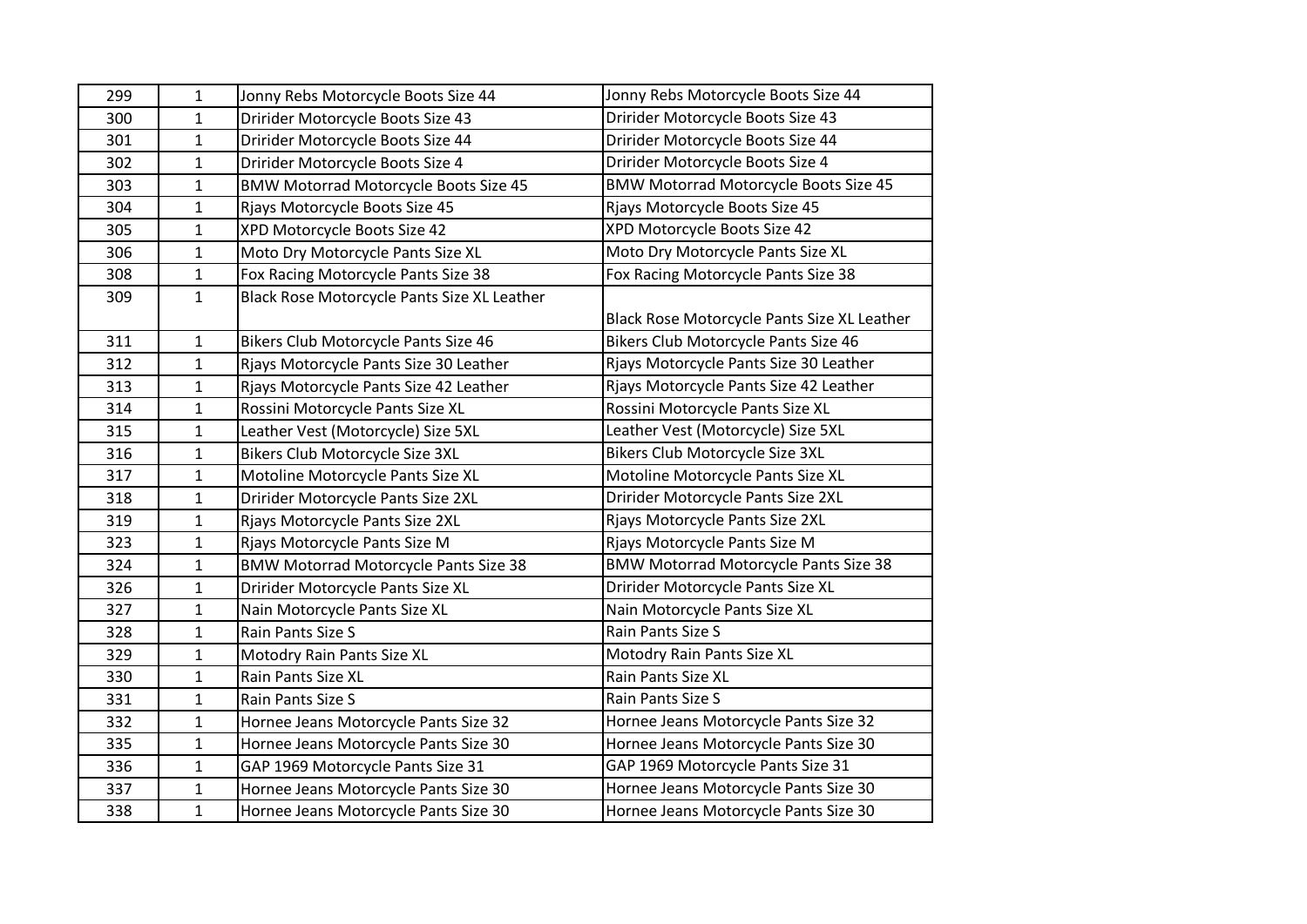| 339 | $\mathbf 1$  | Hornee Jeans Motorcycle Pants Size 32           | Hornee Jeans Motorcycle Pants Size 32        |
|-----|--------------|-------------------------------------------------|----------------------------------------------|
| 340 | $\mathbf{1}$ | Harley Davidson Motorcycle Pants No Size        |                                              |
|     |              |                                                 | Harley Davidson Motorcycle Pants No Size     |
| 341 | $\mathbf 1$  | Hornee Jeans Motorcycle Pants Size 28           | Hornee Jeans Motorcycle Pants Size 28        |
| 342 | $\mathbf{1}$ | Motodry Motorcycle Jacket Size XL               | Motodry Motorcycle Jacket Size XL            |
| 344 | $\mathbf{1}$ | Rjays Motorcycle Jacket Size L                  | Rjays Motorcycle Jacket Size L               |
| 345 | $\mathbf{1}$ | Clover Motorcycle Jacket Size XL                | Clover Motorcycle Jacket Size XL             |
| 346 | $\mathbf{1}$ | IXON Motorcycle Jacket Size Ladies 6            | IXON Motorcycle Jacket Size Ladies 6         |
| 347 | $\mathbf{1}$ | Tiger Angel Motorcycle Jacket Size M            | Tiger Angel Motorcycle Jacket Size M         |
| 348 | $\mathbf{1}$ | Joe Rocket Leather Motorcycle Jacket Size L     |                                              |
|     |              |                                                 | Joe Rocket Leather Motorcycle Jacket Size L  |
| 349 | $\mathbf{1}$ | Rjays Motorcycle Leather Jacket Size 14         | Rjays Motorcycle Leather Jacket Size 14      |
| 350 | $\mathbf{1}$ | Rivett Leather Motorcycle Jacket Size 44        | Rivett Leather Motorcycle Jacket Size 44     |
| 351 | $\mathbf{1}$ | Dririder Motorcycle Jacket Size M-L             | Dririder Motorcycle Jacket Size M-L          |
| 353 | $\mathbf{1}$ | RST Motorcycle Jacket Size 16                   | RST Motorcycle Jacket Size 16                |
| 354 | $\mathbf{1}$ | Echtes Leather Motorcycle Jacket Size XL        | Echtes Leather Motorcycle Jacket Size XL     |
| 355 | $\mathbf{1}$ | Bikes Club Motorcycle Jacket Size 54            | Bikes Club Motorcycle Jacket Size 54         |
| 356 | $\mathbf{1}$ | Leather Motorcycle Jacket Size 52               | Leather Motorcycle Jacket Size 52            |
| 357 | $\mathbf{1}$ | Rjays Motorcycle Jacket Size XL                 | Rjays Motorcycle Jacket Size XL              |
| 358 | $\mathbf{1}$ | Moto Girl Motorcycle Jacket Size 6 Ladies       | Moto Girl Motorcycle Jacket Size 6 Ladies    |
| 361 | $\mathbf{1}$ | Dririder Sport Motorcycle Jacket Size M         | Dririder Sport Motorcycle Jacket Size M      |
| 363 | $\mathbf{1}$ | Made 2 Ride Leather Motorcycle Jacket Size L    |                                              |
|     |              |                                                 | Made 2 Ride Leather Motorcycle Jacket Size L |
| 364 | $\mathbf 1$  | Revit Motorcycle Leather Jacket Size 52         | Revit Motorcycle Leather Jacket Size 52      |
| 365 | $\mathbf{1}$ | Dririder Extreme Motorcycle Jacket Size 52      |                                              |
|     |              |                                                 | Dririder Extreme Motorcycle Jacket Size 52   |
| 366 | $\mathbf{1}$ | Rjays Leather Motorcycle Jacket Size 44         | Rjays Leather Motorcycle Jacket Size 44      |
| 367 | $\mathbf{1}$ | Moto Air Motorcycle Jacket Size L               | Moto Air Motorcycle Jacket Size L            |
| 368 | $\mathbf{1}$ | Walden Miller Leather Motorcycle Jacket Size 40 | Walden Miller Leather Motorcycle Jacket Size |
|     |              |                                                 | 40                                           |
| 369 | $\mathbf{1}$ | Joe Rocket Motorcycle Jacket Size L             | Joe Rocket Motorcycle Jacket Size L          |
| 370 | $\mathbf{1}$ | Bonus Leather Motorcycle Jacket Size 42         | Bonus Leather Motorcycle Jacket Size 42      |
| 371 | $\mathbf{1}$ | Dririder Motorcycle Jacket Size M               | Dririder Motorcycle Jacket Size M            |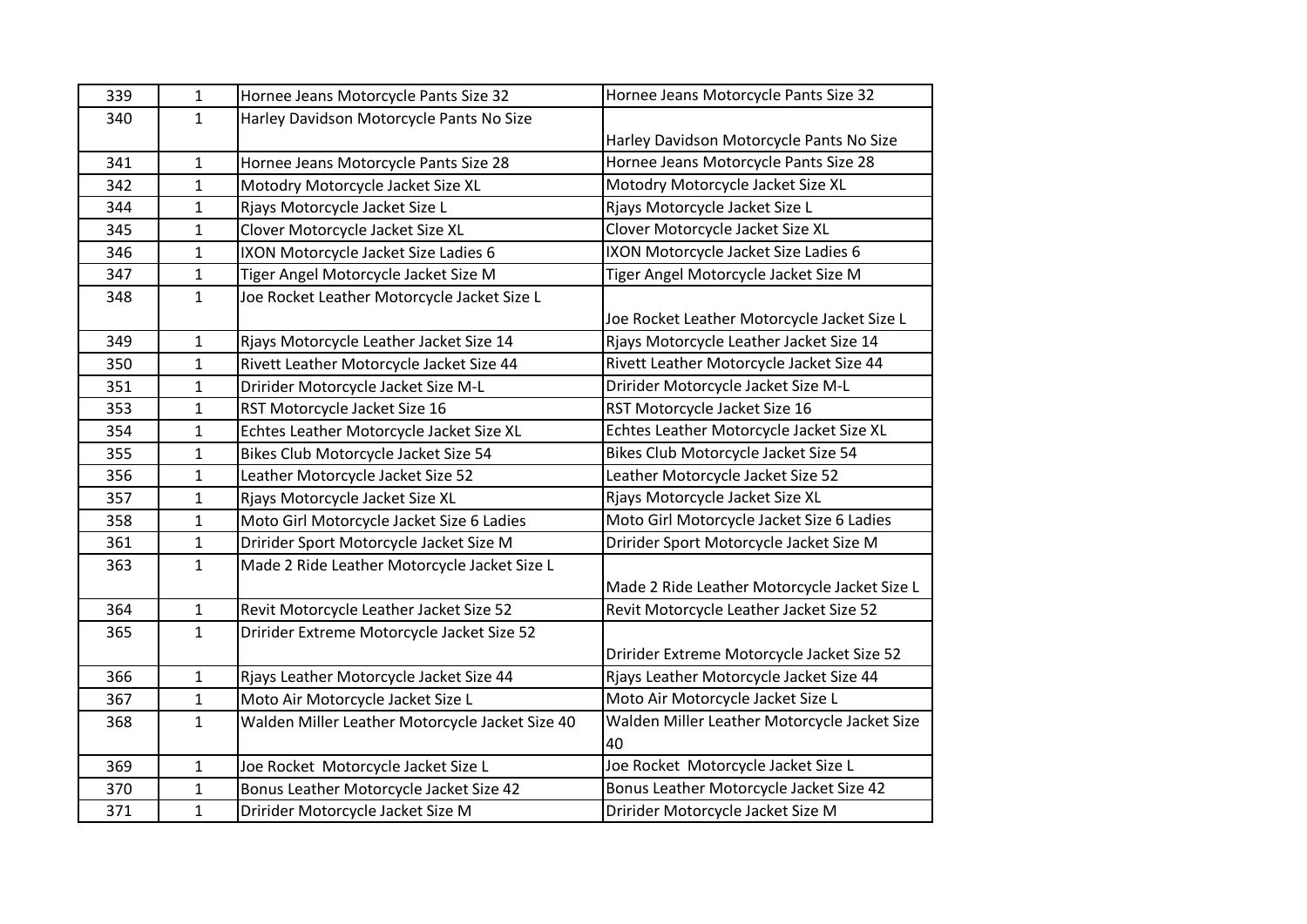| 372 | 1            | Shift Motorcycle Leather Jacket Size M          | Shift Motorcycle Leather Jacket Size M         |
|-----|--------------|-------------------------------------------------|------------------------------------------------|
| 373 | $\mathbf{1}$ | Dainese Leather Motorcycle Jacket Size 50       |                                                |
|     |              |                                                 | Dainese Leather Motorcycle Jacket Size 50      |
| 374 | $\mathbf{1}$ | Alpinestars Leather Motorcycle Jacket Size 40   |                                                |
|     |              |                                                 | Alpinestars Leather Motorcycle Jacket Size 40  |
| 375 | $\mathbf{1}$ | DNC Safety Motorcycle Jacket Size 2XL           | DNC Safety Motorcycle Jacket Size 2XL          |
| 376 | $\mathbf{1}$ | Work Coat Size 102                              | Work Coat Size 102                             |
| 377 | $\mathbf{1}$ | Ace Work Coat Size 112                          | Ace Work Coat Size 112                         |
| 378 | $\mathbf{1}$ | Ace Work Wool Coat Size 112                     | Ace Work Wool Coat Size 112                    |
| 379 | $\mathbf{1}$ | Fiat Racing Jacket Size M                       | Fiat Racing Jacket Size M                      |
| 381 | $\mathbf{1}$ | Shift Motorcycle Jacket Size XL                 | Shift Motorcycle Jacket Size XL                |
| 382 | 1            | Rjays Leather Motorcycle Jacket Size 46         | Rjays Leather Motorcycle Jacket Size 46        |
| 383 | $\mathbf{1}$ | Dririder Motorcycle Jacket Size 43              | Dririder Motorcycle Jacket Size 43             |
| 384 | $\mathbf{1}$ | Tiger Angel Motorcycle Jacket Size L            | Tiger Angel Motorcycle Jacket Size L           |
| 385 | $\mathbf{1}$ | Dririder Motorcycle Jacket Size M               | Dririder Motorcycle Jacket Size M              |
| 386 | $\mathbf{1}$ | MRA Motorcycle Leather Jacket Size M            | MRA Motorcycle Leather Jacket Size M           |
| 388 | $\mathbf{1}$ | Spyke Motorcycle Jacket Size L                  | Spyke Motorcycle Jacket Size L                 |
| 389 | $\mathbf{1}$ | Alpinestars Leather Motorcycle Jacket Size US48 | Alpinestars Leather Motorcycle Jacket Size     |
|     |              |                                                 | <b>US48</b>                                    |
| 390 | $\mathbf{1}$ | Rjays Motorcycle Jacket Size XL                 | Rjays Motorcycle Jacket Size XL                |
| 391 | $\mathbf{1}$ | Rjays Motorcycle Jacket Size L                  | Rjays Motorcycle Jacket Size L                 |
| 392 | $\mathbf{1}$ | Staq Leather Motorcycle Vest Size 48            | Staq Leather Motorcycle Vest Size 48           |
| 393 | $\mathbf{1}$ | Dririder Motorcycle Jacket Size 2XL             | Dririder Motorcycle Jacket Size 2XL            |
| 395 | $\mathbf{1}$ | Draggin Jeans Motorcycle Jacket Size Ladies 8   |                                                |
|     |              |                                                 | Draggin Jeans Motorcycle Jacket Size Ladies 8  |
| 396 | $\mathbf{1}$ | Rivert EOX Motorcycle Jacket Size L             | Rivert EOX Motorcycle Jacket Size L            |
| 402 | $\mathbf{1}$ | LW Leather Motorcycle Jacket Size L             | LW Leather Motorcycle Jacket Size L            |
| 403 | $\mathbf{1}$ | Rjays Motorcycle Jacket Size S                  | Rjays Motorcycle Jacket Size S                 |
| 405 | $\mathbf{1}$ | Tiger Angel Motorcycle Jacket Size XL           | Tiger Angel Motorcycle Jacket Size XL          |
| 406 | $\mathbf{1}$ | IXON Sismic Motorcycle Jacket Size L            | IXON Sismic Motorcycle Jacket Size L           |
| 407 | $\mathbf{1}$ | Torque Motorcycle Jacket Size M                 | Torque Motorcycle Jacket Size M                |
| 408 | $\mathbf{1}$ | Black Role (Ladies) Motorcycle Jacket Size 3XL  |                                                |
|     |              |                                                 | Black Role (Ladies) Motorcycle Jacket Size 3XL |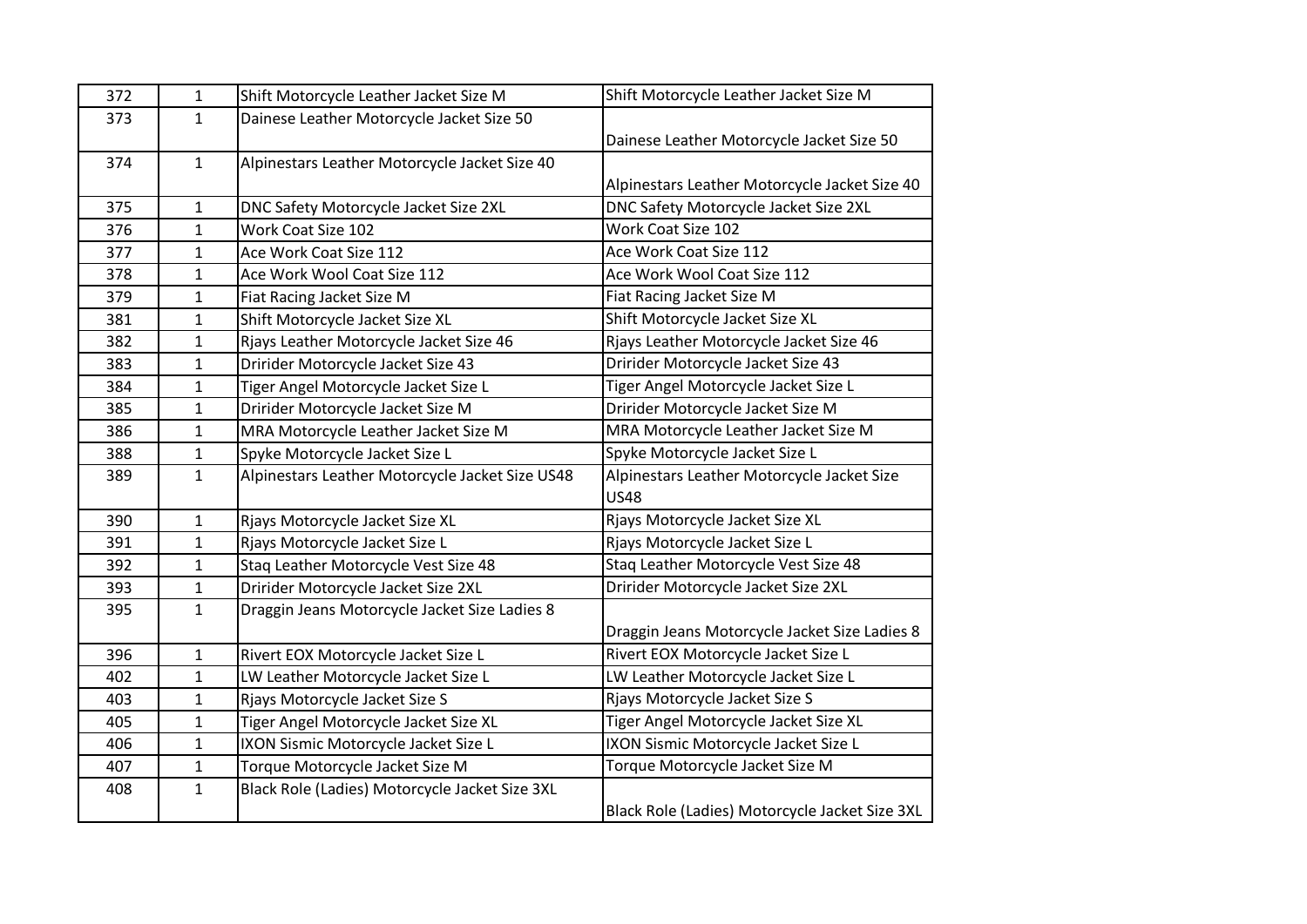| 411 | $\mathbf{1}$ | Dririder Drimesu Motorcycle Jacket Size 36     |                                            |
|-----|--------------|------------------------------------------------|--------------------------------------------|
|     |              |                                                | Dririder Drimesu Motorcycle Jacket Size 36 |
| 413 | $\mathbf{1}$ | THH Helmet & Goggle Size Adult S               | THH Helmet & Goggle Size Adult S           |
| 414 | $\mathbf{1}$ | THH Helmet & Goggle Size Youth M               | THH Helmet & Goggle Size Youth M           |
| 415 | $\mathbf{1}$ | KBC Helmet & Goggle Size Adult S               | KBC Helmet & Goggle Size Adult S           |
| 416 | $\mathbf{1}$ | <b>KBC Helmet Size Youth M</b>                 | <b>KBC Helmet Size Youth M</b>             |
| 417 | $\mathbf{1}$ | Impact Racewear Helmet Size Youth L            | Impact Racewear Helmet Size Youth L        |
| 418 | $\mathbf{1}$ | Kneepads White Size Adult                      | Kneepads White Size Adult                  |
| 419 | $\mathbf{1}$ | Kneepads Pink Size Adult                       | Kneepads Pink Size Adult                   |
| 420 | $\mathbf{1}$ | <b>Clothes Rack Red</b>                        | <b>Clothes Rack Red</b>                    |
| 421 | $\mathbf{1}$ | <b>Clothes Rack Silver</b>                     | <b>Clothes Rack Silver</b>                 |
| 422 | $\mathbf{1}$ | <b>Clothes Rack Silver</b>                     | <b>Clothes Rack Silver</b>                 |
| 423 | $\mathbf{1}$ | Toshiba Satellite Pro C850 Notebook Computer   | Toshiba Satellite Pro C850 Notebook        |
|     |              |                                                | Computer                                   |
| 424 | $\mathbf{1}$ | Toshiba Satellite Pro C850 Notebook Computer   | Toshiba Satellite Pro C850 Notebook        |
|     |              |                                                | Computer                                   |
| 425 | $\mathbf{1}$ | Toshiba Satellite Pro C850 Notebook Computer   | Toshiba Satellite Pro C850 Notebook        |
|     |              |                                                | Computer                                   |
| 426 | $\mathbf{1}$ | Toshiba Satellite Pro C850 Notebook Computer   | Toshiba Satellite Pro C850 Notebook        |
|     |              |                                                | Computer                                   |
| 427 | $\mathbf{1}$ | HP Notebook Mod: 14 AN025AU Computer           |                                            |
|     |              |                                                | HP Notebook Mod: 14 AN025AU Computer       |
| 428 | $\mathbf{1}$ | HP Notebook Mod: 14 AN025AU Computer           |                                            |
|     |              |                                                | HP Notebook Mod: 14 AN025AU Computer       |
| 429 | $\mathbf{1}$ | HP Notebook Mod: 14 AF108AU Computer           |                                            |
|     |              |                                                | HP Notebook Mod: 14 AF108AU Computer       |
| 430 | $\mathbf{1}$ | Asus Pro P550L Notebook Computer               | Asus Pro P550L Notebook Computer           |
| 431 | $\mathbf{1}$ | HP Pavillion Notebook Computer                 | HP Pavillion Notebook Computer             |
| 432 | $\mathbf{1}$ | Asus F552E MD A6 Radeon Notebook               | Asus F552E MD A6 Radeon Notebook           |
| 433 | $\mathbf{1}$ | HP Notebook Mod: 14 AN025AU Computer           |                                            |
|     |              |                                                | HP Notebook Mod: 14 AN025AU Computer       |
| 434 | $\mathbf{1}$ | Imac 20" All in One Computer, Keyboard & Mouse | Imac 20" All in One Computer, Keyboard &   |
|     |              |                                                | Mouse                                      |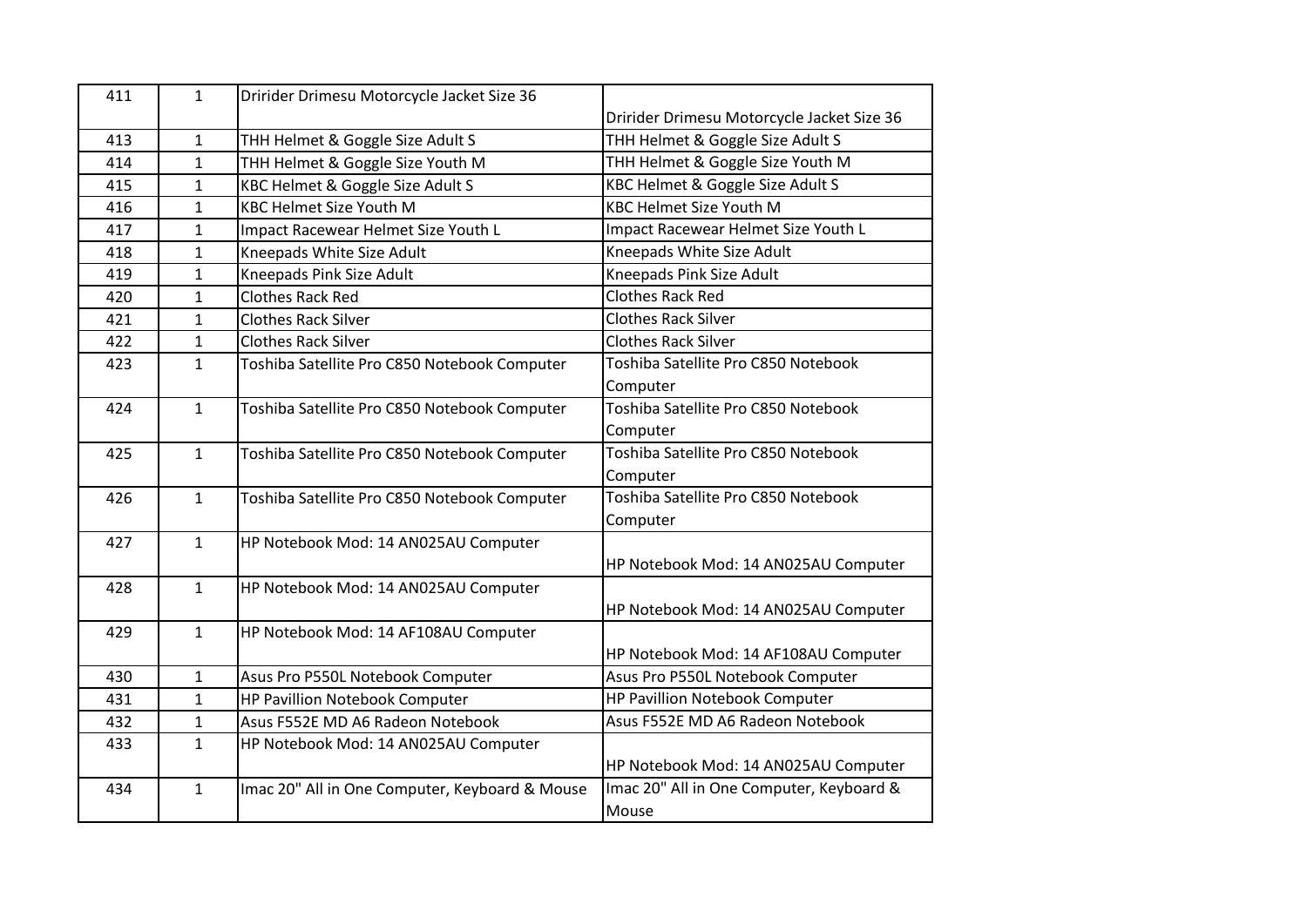| 435 | $\mathbf{1}$ | NEC Univerge SV8100 Rack Mount Phone System    | NEC Univerge SV8100 Rack Mount Phone           |
|-----|--------------|------------------------------------------------|------------------------------------------------|
|     |              |                                                | System & Approx 29 NEC DT 700 Series Digital   |
|     |              |                                                | Handsets                                       |
| 436 | 1            | Eclipse Magnetic Transfer Block & Original Box | Eclipse 285mm x 155mm x 22mm Magnetic          |
|     |              |                                                | Transfer Block & Original Box                  |
| 437 | $\mathbf{1}$ | 4Kg Kettle Bell - As New                       | 4Kg Kettle Bell - As New                       |
| 438 | $\mathbf{1}$ | <b>Box Bastion Caution Tape</b>                | <b>Box Bastion Caution Tape</b>                |
| 439 | $\mathbf{1}$ | 3 Machine Sprocket Gears                       | 3 Machine Sprocket Gears                       |
| 440 | $\mathbf{1}$ | 480mm Vintage Timber Sieve & Plastic Sieve     |                                                |
|     |              |                                                | 480mm Vintage Timber Sieve & Plastic Sieve     |
| 441 | $\mathbf 1$  | Elite Caravans Equipment Cradle                | Elite Caravans Equipment Cradle                |
| 442 | $\mathbf{1}$ | Various Rolls Plastic Extrusion                | <b>Various Rolls Plastic Extrusion</b>         |
| 443 | $\mathbf{1}$ | Kincrome Engineers Digita Vernier & Case       |                                                |
|     |              |                                                | Kincrome Engineers Digita Vernier & Case       |
| 444 | $\mathbf{1}$ | Crane Dartboard Set - As New                   | Crane Dartboard Set - As New                   |
| 445 | $\mathbf{1}$ | 40 Solar LED Pathlights                        |                                                |
|     |              |                                                | 40 Solar LED Pathlights - 4 x Sets 10 - As New |
| 446 | 1            | Qty Engineers & Office Sundries                | Qty Engineers & Office Sundries                |
| 447 | 1            | Stahl 500Kg Hoist - 415v                       | Stahl 500Kg Hoist - 415v                       |
| 448 | 1            | Kinchrome Garage Creeper                       | Kinchrome Garage Creeper                       |
| 449 | $\mathbf{1}$ | <b>TWM Drum Trolley</b>                        | <b>TWM Drum Trolley</b>                        |
| 450 | $\mathbf{1}$ | Orwalk 5010 Hydraulic Bailer                   | Orwalk 5010 Hydraulic Bailer, S/N: 50427,      |
|     |              |                                                | 240 <sub>v</sub>                               |
| 451 | $\mathbf{1}$ | Wedderburn Digi DPS-2600 Scales                | Wedderburn Digi DPS-2600 Scales                |
| 452 | $\mathbf{1}$ | Wedderburn Digi DPS-2600 Scales                | Wedderburn Digi DPS-2600 Scales                |
| 453 | $\mathbf{1}$ | Wedderburn Digi DPS-2600 Scales                | Wedderburn Digi DPS-2600 Scales                |
| 454 | $\mathbf{1}$ | Pope Raintower Tripod Sprinkler                | Pope Raintower Tripod Sprinkler                |
| 455 | $\mathbf{1}$ | Sidchrome & Ass Wrenches & Spanners            | Sidchrome & Assorted Adjustable Wrenches &     |
|     |              |                                                | Spanners                                       |
| 456 | $\mathbf{1}$ | Safe-T Light Mechanics Light                   | Safe-T Light Mechanics Light                   |
| 457 | 1            | CV Socket Set & Sockets                        | CV Socket Set & Sockets                        |
| 458 | $\mathbf{1}$ | Sidchrome & Ass Wrenches & Spanners            | Sidchrome & Assorted Adjustable Wrenches &     |
|     |              |                                                | Spanners & Tools                               |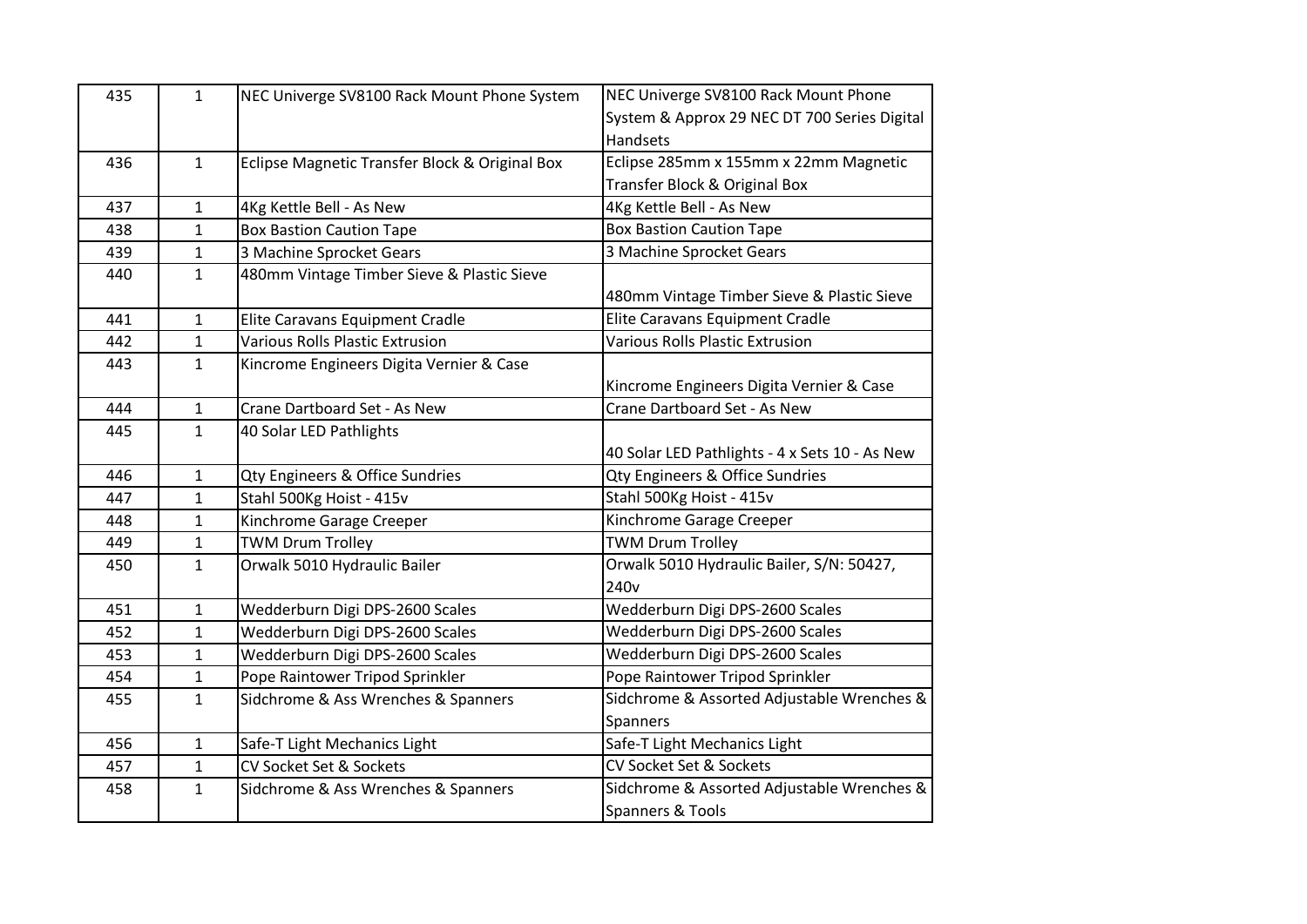| 459 | 1            | Steel BBQ Trolley & Advertising Screen            | Steel BBQ Trolley & Advertising Screen         |
|-----|--------------|---------------------------------------------------|------------------------------------------------|
| 460 | $\mathbf{1}$ | Qty Assorted Tools & Sundries                     | Qty Assorted Tools & Sundries                  |
| 461 | $\mathbf{1}$ | Bare-Co PTO Drive Cover                           | Bare-Co PTO Drive Cover                        |
| 462 | $\mathbf{1}$ | Strong Arm Bottle Jack & Sundries                 | Strong Arm Bottle Jack & Sundries              |
| 463 | 1            | 6 Billiard Cues & Accessories                     | 6 Billiard Cues & Accessories                  |
| 464 | $\mathbf{1}$ | Engineers Carballoy Cutting Tips & Assorted Tools | Engineers Carballoy Cutting Tips & Assorted    |
|     |              |                                                   | Tools                                          |
| 465 | $\mathbf 1$  | Vintage Card Table - Folding                      | Vintage Card Table - Folding                   |
| 466 | 1            | Qty Load Straps & Ropes                           | Qty Load Straps & Ropes                        |
| 467 | 1            | Cash Box & Crate of Sundries                      | Cash Box & Crate of Sundries                   |
| 468 | $\mathbf{1}$ | Tray of Engineers Tools - Various                 | Tray of Engineers Tools - Various              |
| 469 | $\mathbf 1$  | Ratchet Load Binder & Safety Chain                | Ratchet Load Binder & Safety Chain             |
| 470 | $\mathbf{1}$ | <b>Brass Copper Vintage Fire Nozzle</b>           | <b>Brass Copper Vintage Fire Nozzle</b>        |
| 471 | $\mathbf{1}$ | <b>Brass Copper Vintage Fire Nozzle</b>           | <b>Brass Copper Vintage Fire Nozzle</b>        |
| 472 | $\mathbf{1}$ | <b>Brass Copper Vintage Fire Nozzle</b>           | <b>Brass Copper Vintage Fire Nozzle</b>        |
| 473 | 1            | <b>Brass Copper Vintage Fire Nozzle</b>           | <b>Brass Copper Vintage Fire Nozzle</b>        |
| 474 | 1            | <b>Brass Copper Vintage Fire Nozzle</b>           | <b>Brass Copper Vintage Fire Nozzle</b>        |
| 475 | 1            | <b>Brass Copper Vintage Fire Nozzle</b>           | <b>Brass Copper Vintage Fire Nozzle</b>        |
| 476 | 1            | Vintage Bootmakers Bench Top                      | Vintage Bootmakers Bench Top, 1160mm x         |
|     |              |                                                   | 465mm x 50mm thick                             |
| 477 | $\mathbf{1}$ | 2 Copper Elephants                                | 2 Copper Elephants                             |
| 478 | $\mathbf{1}$ | Vintage Timber Box & Contents Sundries            | Vintage Timber Box & Contents Sundries         |
| 479 | $\mathbf{1}$ | Electrical Lights, Terminals & Electtric Stock    |                                                |
|     |              |                                                   | Electrical Lights, Terminals & Electtric Stock |
| 480 | $\mathbf{1}$ | Qty Load Straps & Binders                         | Qty Load Straps & Binders                      |
| 481 | $\mathbf{1}$ | 2 Truck Sockets & Sundries                        | 2 Truck Sockets & Sundries                     |
| 482 | 1            | 4 Assorted Tarps                                  | 4 Assorted Tarps                               |
| 483 | $\mathbf 1$  | 2 Shovels & 2 Brooms                              | 2 Shovels & 2 Brooms                           |
| 484 | $\mathbf 1$  | <b>Qty Assorted Sporting Balls</b>                | <b>Qty Assorted Sporting Balls</b>             |
| 485 | 1            | 4 Mixed Cutting Wheels, Used                      | 4 Mixed Cutting Wheels, Used                   |
| 486 | $\mathbf{1}$ | Pneumatic Hose 30mm Diameter                      | Pneumatic Hose 30mm Diameter                   |
| 487 | $\mathbf 1$  | Truck HD Ratchet & Straps                         | Truck HD Ratchet & Straps                      |
| 488 | $\mathbf{1}$ | 8 Flex Drain Cleaners, 25' (New)                  | 8 Flex Drain Cleaners, 25' (New)               |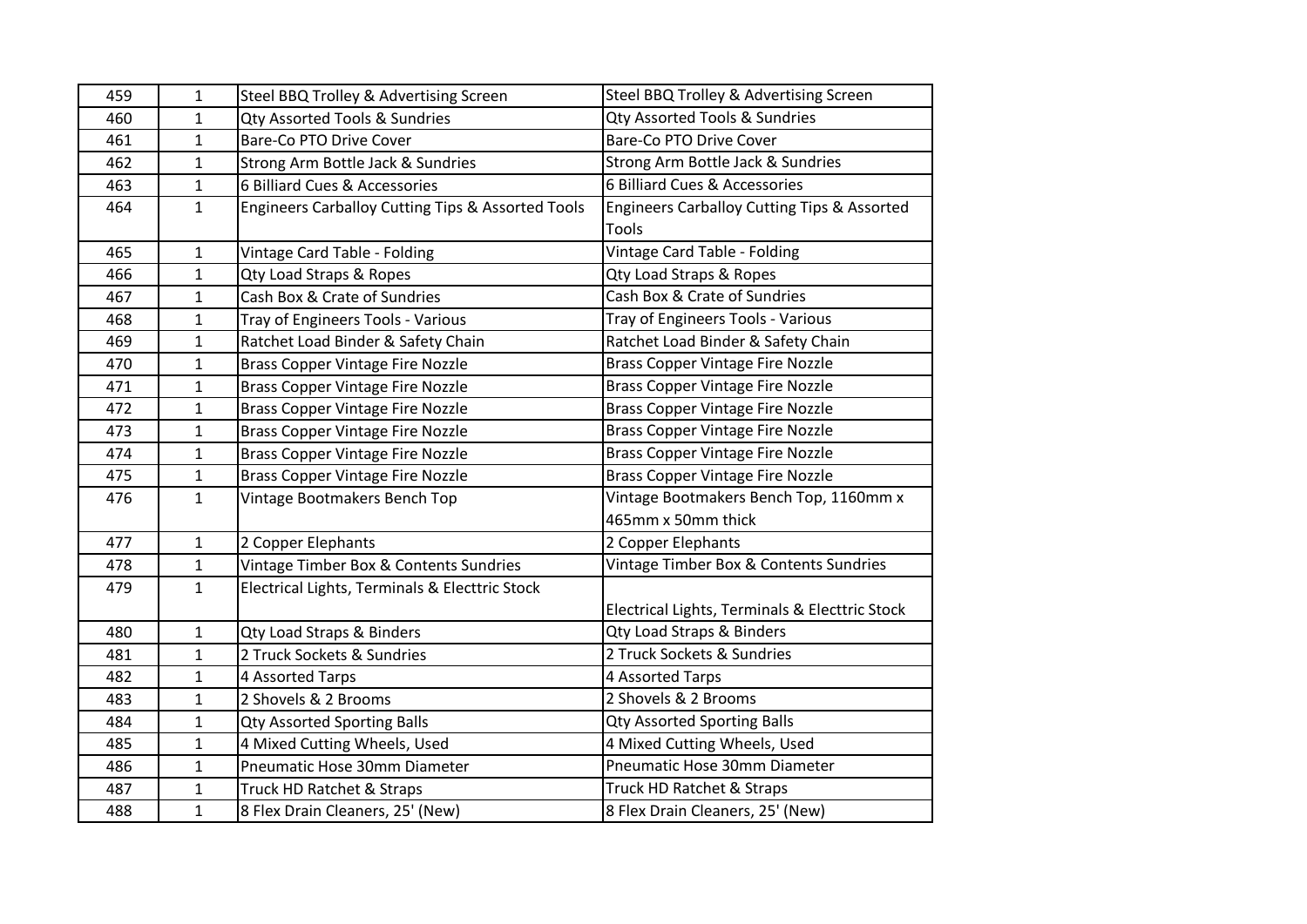| 489 | 1            | 8 Flex Drain Cleaners, 25' (New)                      | 8 Flex Drain Cleaners, 25' (New)                                                  |
|-----|--------------|-------------------------------------------------------|-----------------------------------------------------------------------------------|
| 490 | $\mathbf{1}$ | 2 Domestic Fans & trolley                             | 2 Domestic Fans & trolley                                                         |
| 491 | $\mathbf{1}$ | 13 x 6 Hole Muffin Trays 270 x 180mm                  | 13 x 6 Hole Muffin Trays 270 x 180mm                                              |
| 492 | $\mathbf{1}$ | <b>Mechanics Tyre Inflator</b>                        | Mechanics Tyre Inflator                                                           |
| 493 | $\mathbf{1}$ | Parex Tin Snips & Assorted Tools                      | Parex Tin Snips & Assorted Tools                                                  |
| 494 | $\mathbf{1}$ | Qty of Assorted Load Binders                          | Qty of Assorted Load Binders                                                      |
| 495 | $\mathbf{1}$ | D-Shackles & Lifting Rings                            | D-Shackles & Lifting Rings                                                        |
| 496 | $\mathbf{1}$ | <b>Qty Assorted Padlocks</b>                          | <b>Qty Assorted Padlocks</b>                                                      |
| 497 | $\mathbf{1}$ | Stanley Tool Box - Folding Drawers - As New           | Stanley Tool Box - Folding Drawers - As New                                       |
| 498 | $\mathbf{1}$ | <b>Steel Tool Box</b>                                 | <b>Steel Tool Box</b>                                                             |
| 499 | $\mathbf{1}$ | Plumbers Flaring Tool & Assorted Accessories          |                                                                                   |
|     |              |                                                       | Plumbers Flaring Tool & Assorted Accessories                                      |
| 500 | $\mathbf{1}$ | <b>Bucket of Assorted Tools &amp; Tote Bins</b>       | <b>Bucket of Assorted Tools &amp; Tote Bins</b>                                   |
| 501 | $\mathbf{1}$ | 14 Mitsubishi AC Control System                       | 14 Mitsubishi AC Control System Model: PAR-<br>33MAA-J & Various Control Modules) |
| 502 | $\mathbf{1}$ | 2 Umbrellas                                           | 2 Umbrellas                                                                       |
| 503 | $\mathbf{1}$ | Qty Nails & Bolts (Contents 7 Tubs)                   | Qty Nails & Bolts (Contents 7 Tubs)                                               |
| 504 | $\mathbf{1}$ | Worklight, Pots & Sundries                            | Worklight, Pots & Sundries                                                        |
| 505 | $\mathbf{1}$ | 5 Cable Tensioners & Vintage Metal 24" Ruler          | 5 Cable Tensioners & Vintage Metal 24" Ruler                                      |
| 506 | $\mathbf{1}$ | Box of Hi Vis Vests, Hesian Bags & Rope               | Box of Hi Vis Vests, Hesian Bags & Rope                                           |
| 507 | $\mathbf{1}$ | Mini Cooper R53 Twin Exhaust System                   | Mini Cooper R53 Twin Exhaust System                                               |
| 508 | $\mathbf{1}$ | MacNaught Retracta Retractable Hose Reel, Air<br>Hose | MacNaught Retracta Retractable Hose Reel,<br>Air Hose                             |
| 509 | $\mathbf{1}$ | MacNaught Retractable Hose Reel, Water Hose           | MacNaught Retractable Hose Reel, Water<br>Hose                                    |
| 510 | $\mathbf{1}$ | <b>Heavy Duty Mop Bucket</b>                          | Heavy Duty Mop Bucket                                                             |
| 511 | $\mathbf{1}$ | Genuine Hyundai window Regulator                      | Genuine Hyundai window Regulator Part No.<br>82402 24520 (new)                    |
| 512 | $\mathbf{1}$ | <b>Wurth Parts Cabinet</b>                            | <b>Wurth Parts Cabinet</b>                                                        |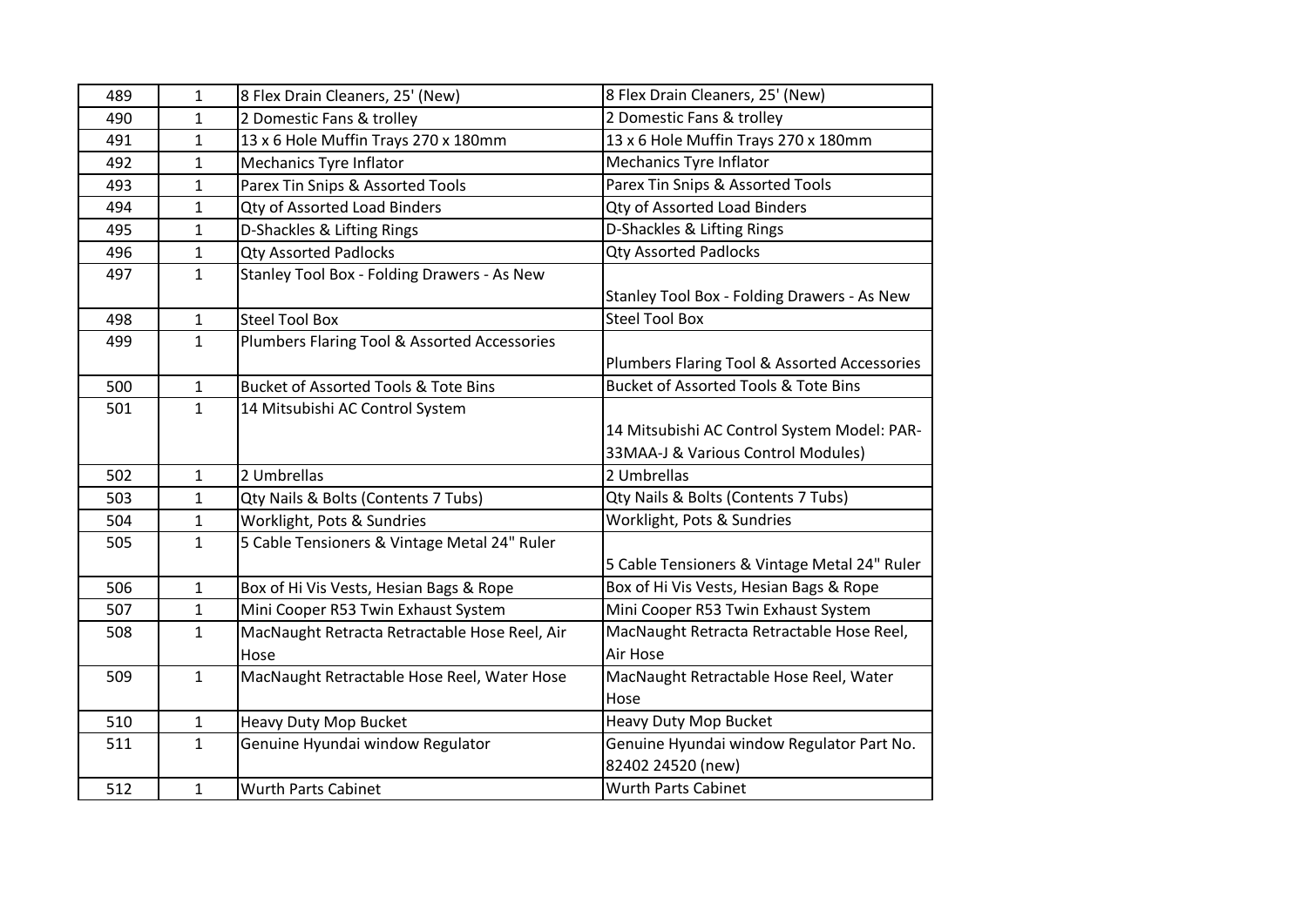| 513 | $\mathbf{1}$ | Repco Power 12v/20 Amp Battery Charger           | Repco Power 12v/20 Amp Battery Charger       |
|-----|--------------|--------------------------------------------------|----------------------------------------------|
| 514 | $\mathbf{1}$ | Tennant 24v Battery Charger (To Suit Sweeper)    | Tennant 24v Battery Charger (To Suit         |
|     |              |                                                  | Sweeper)                                     |
| 515 | $\mathbf{1}$ | 2 Original Dawn Screw Axle Stands                | 2 Original Dawn Screw Axle Stands            |
| 516 | 1            | ABV 70407 Universal Hub Separator                | ABV 70407 Universal Hub Separator            |
| 517 | 1            | Dawn 300mm G Clamp - Bent                        | Dawn 300mm G Clamp - Bent                    |
| 518 | $\mathbf{1}$ | <b>BG Engine Carbon Cleaning Kit</b>             | <b>BG Engine Carbon Cleaning Kit</b>         |
| 519 | 1            | Ryco Filters Workshop Sign                       | Ryco Filters Workshop Sign                   |
| 520 | $\mathbf{1}$ | NTK 4 Piece Oxygen Sensor Socket (As New)        |                                              |
|     |              |                                                  | NTK 4 Piece Oxygen Sensor Socket (As New)    |
| 521 | $\mathbf{1}$ | Qty Long Throat & Assorted Sockets - 2 Trays     |                                              |
|     |              |                                                  | Qty Long Throat & Assorted Sockets - 2 Trays |
| 522 | $\mathbf{1}$ | New MacNaught 20 Litre Transfer Pump             | New MacNaught 20 Litre Transfer Pump         |
| 523 | 1            | 4 Valvoline Car Protectors (1 New)               | 4 Valvoline Car Protectors (1 New)           |
| 524 | 1            | Mercedes ML320 Catalytic Converter               | Mercedes ML320 Catalytic Converter           |
|     |              |                                                  |                                              |
| 525 | $\mathbf{1}$ | Valvoline Banner                                 | <b>Valvoline Banner</b>                      |
| 526 | $\mathbf 1$  | Triangle Advantex Tyres TR259 Size 235/55ZR19    | Triangle Advantex Tyres TR259 Size           |
|     |              |                                                  | 235/55ZR19 (As New - Less than 500Klms)      |
| 527 | $\mathbf{1}$ | Kincrome 6 Drawer Tool Cabinet                   | Kincrome 6 Drawer Tool Cabinet               |
| 528 | $\mathbf{1}$ | Steel Tool Box, 4 Drawer & Contents Sundry Tools | Steel Tool Box, 4 Drawer & Contents Sundry   |
|     |              |                                                  | <b>Tools</b>                                 |
| 529 | $\mathbf{1}$ | Ladalite Aluminium 2.1m Safety Access Steps      | Ladalite Aluminium 2.1m Safety Access Steps  |
|     |              |                                                  | & Mobile Folding Frame                       |
| 530 | $\mathbf{1}$ | Ladalite Aluminium 2.1m Safety Access Steps      | Ladalite Aluminium 2.1m Safety Access Steps  |
|     |              |                                                  | & Mobile Folding Frame                       |
| 531 | $\mathbf{1}$ | Ladalite Aluminium 2.1m Safety Access Steps      | Ladalite Aluminium 2.1m Safety Access Steps  |
|     |              |                                                  | & Mobile Folding Frame                       |
| 532 | $\mathbf{1}$ | Ladalite Aluminium 2.1m Safety Access Steps      | Ladalite Aluminium 2.1m Safety Access Steps  |
|     |              |                                                  | & Mobile Folding Frame                       |
| 533 | $\mathbf{1}$ | Ladalite Aluminium 2.1m Safety Access Steps      | Ladalite Aluminium 2.1m Safety Access Steps  |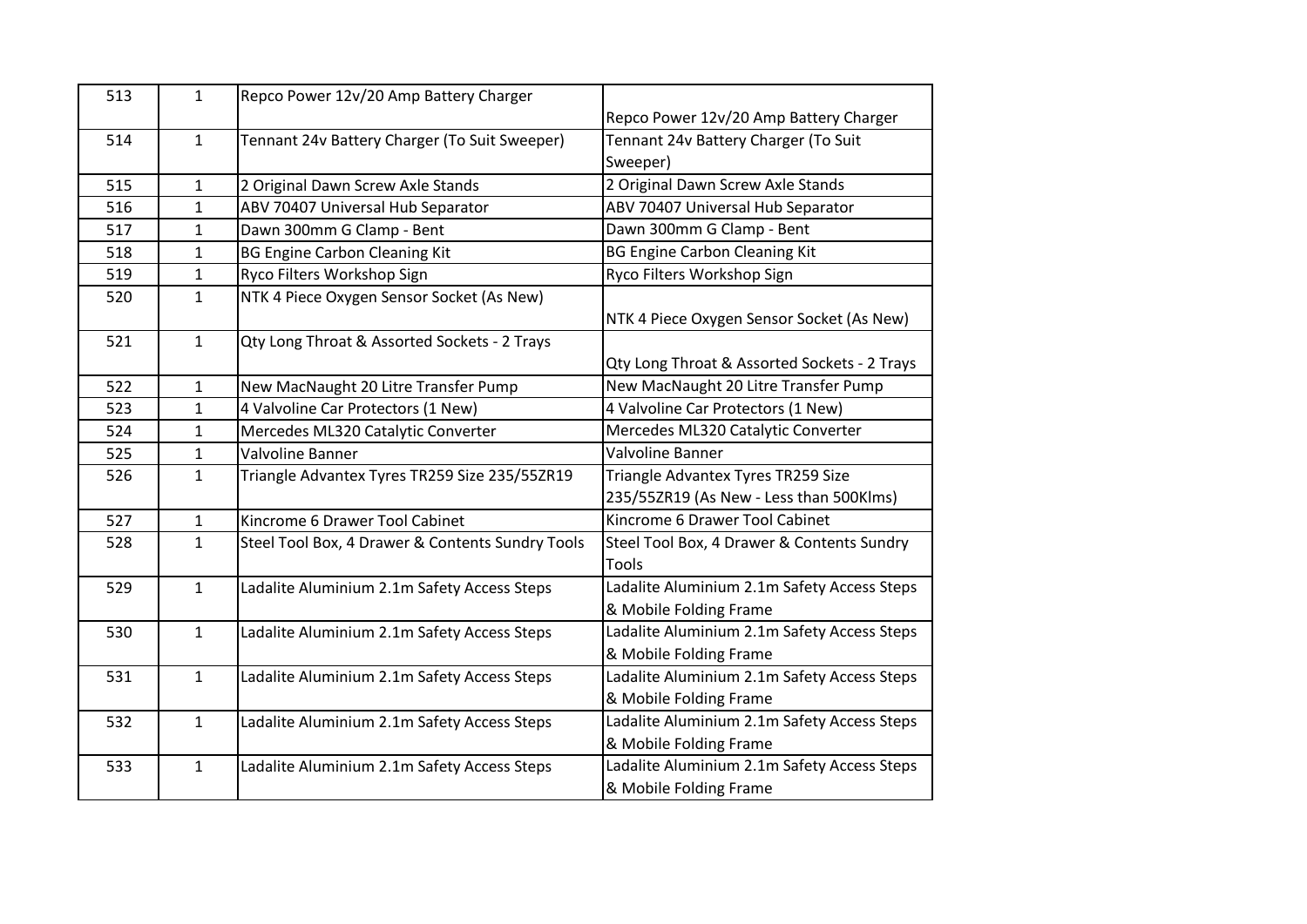| 534 | $\mathbf{1}$ | Ladalite Aluminium 2.1m Safety Access Steps       | Ladalite Aluminium 2.1m Safety Access Steps   |
|-----|--------------|---------------------------------------------------|-----------------------------------------------|
|     |              |                                                   | & Mobile Folding Frame                        |
| 535 | 1            | Ladalite Aluminium 2.1m Safety Access Steps       | Ladalite Aluminium 2.1m Safety Access Steps   |
|     |              |                                                   | & Mobile Folding Frame                        |
| 536 | $\mathbf{1}$ | Ladalite Aluminium 2.1m Safety Access Steps       | Ladalite Aluminium 2.1m Safety Access Steps   |
|     |              |                                                   | & Mobile Folding Frame                        |
| 537 | 1            | Ladalite Aluminium 2.1m Safety Access Steps       | Ladalite Aluminium 2.1m Safety Access Steps   |
|     |              |                                                   | & Mobile Folding Frame                        |
| 538 | 1            | Ladalite Aluminium 2.1m Safety Access Steps       | Ladalite Aluminium 2.1m Safety Access Steps   |
|     |              |                                                   | & Mobile Folding Frame                        |
| 539 | $\mathbf{1}$ | S/S Multi Tray Stand                              | S/S Multi Tray Stand                          |
| 540 | $\mathbf{1}$ | Singer 460 K73 Serger/Overlocker, 240v            | Singer 460 K73 Serger/Overlocker, 240v        |
| 541 | $\mathbf{1}$ | Kiesel 12" German Shears, Martec Drill Sharpener  | Kiesel 12" German Shears, Martec Drill        |
|     |              |                                                   | Sharpener                                     |
| 542 | 1            | JD Circlip Pliers, Fracom G Internal Calipers     |                                               |
|     |              |                                                   | JD Circlip Pliers, Fracom G Internal Calipers |
| 543 | $\mathbf{1}$ | Pentagon 1/2" Impact Drill                        | Pentagon 1/2" Impact Drill                    |
| 544 | $\mathbf{1}$ | Makita 750 Watt Impact Drill                      | Makita 750 Watt Impact Drill                  |
| 545 | $\mathbf{1}$ | Mitutoyo 0-4" Outside Micrometer & Case - New     | Mitutoyo 0-4" Outside Micrometer & Case -     |
|     |              |                                                   | <b>New</b>                                    |
| 546 | 1            | Ryobi BID 1211 Cordless Impact Driver             | Ryobi BID 1211 Cordless Impact Driver         |
| 547 | $\mathbf{1}$ | Bahco P51 Hedge Clippers                          | Bahco P51 Hedge Clippers                      |
| 548 | $\mathbf{1}$ | 2 Work Lights                                     | 2 Work Lights                                 |
| 549 | $\mathbf{1}$ | 12 Pce 1/2 Drive Sockeets 11-32"                  | 12 Pce 1/2 Drive Sockeets 11-32"              |
| 550 | $\mathbf{1}$ | 10 Assorted Quality Spade Bits 6mm-1 3/8" (6 New) | 10 Assorted Quality Spade Bits 6mm-1 3/8" (6  |
|     |              |                                                   | New)                                          |
| 551 | $\mathbf{1}$ | Muzi Spray Gun & Pot & Star S-770 Gun             | Muzi Spray Gun & Pot & Star S-770 Gun         |
| 552 | $\mathbf{1}$ | 100' Tape & Master File Kit                       | 100' Tape & Master File Kit                   |
| 553 | $\mathbf{1}$ | Engineers Square, Depth Gauge & Assorted Hole     | Engineers Square, Depth Gauge & Assorted      |
|     |              | Saws                                              | <b>Hole Saws</b>                              |
| 554 | 1            | 25 Piece HSS Drill Set                            | 25 Piece HSS Drill Set                        |
| 555 | $\mathbf{1}$ | Blood Glucose Meter, Recharge Set                 | Blood Glucose Meter, Recharge Set             |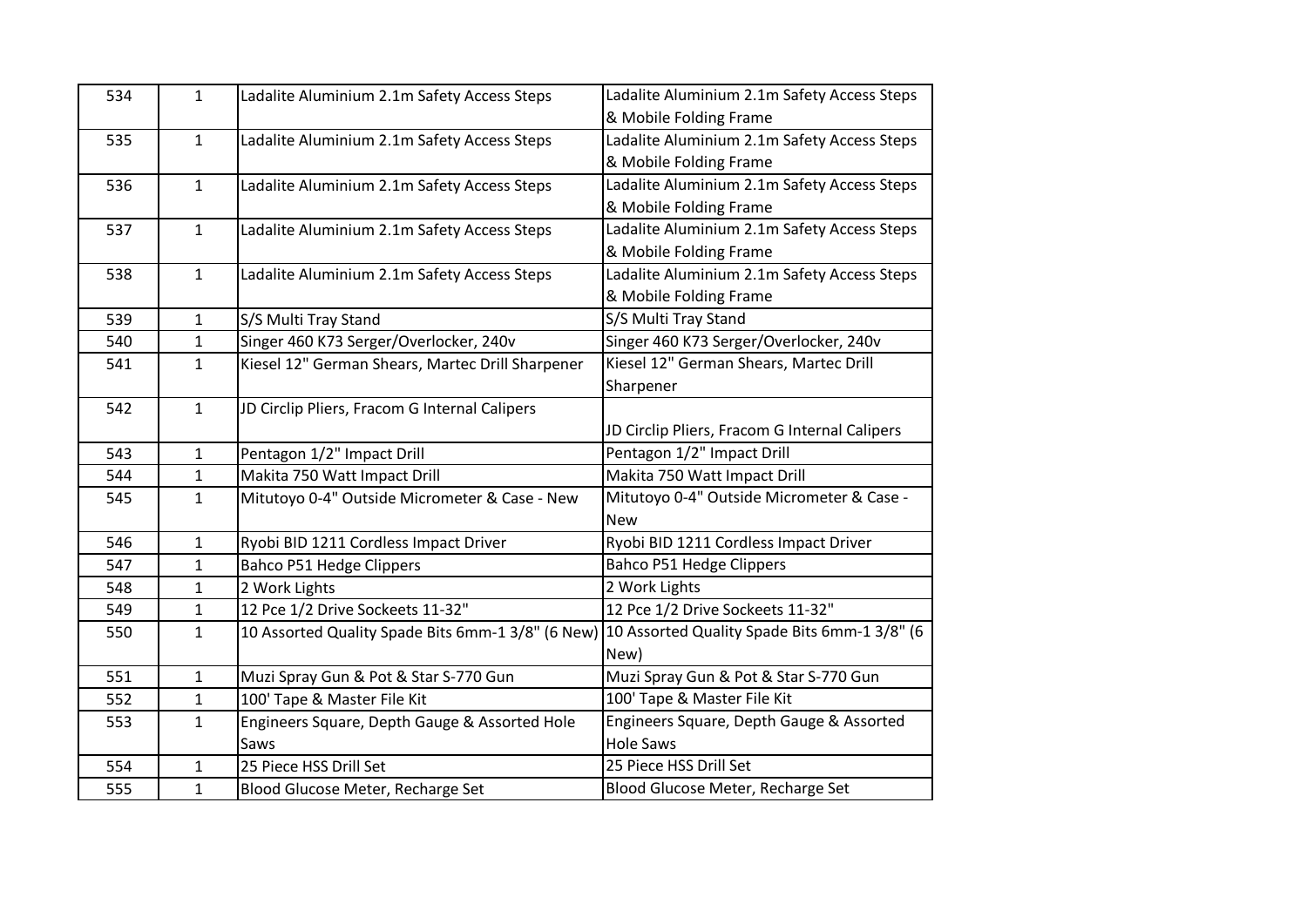| 556 | 1            | Dawn No.9 Vice with Jarrah Jaws - Quick Release      | Dawn No.9 Vice with Jarrah Jaws - Quick                     |
|-----|--------------|------------------------------------------------------|-------------------------------------------------------------|
|     |              |                                                      | Release                                                     |
| 557 | $\mathbf{1}$ | Box of Assorted DVD's                                | Box of Assorted DVD's                                       |
| 558 | 1            | 12 German Shears                                     | 12 German Shears                                            |
| 559 | $\mathbf{1}$ | Ryobi 14.4 Volt Right Angle Drill & Case             | Ryobi 14.4 Volt Right Angle Drill & Case                    |
| 560 | $\mathbf{1}$ | 3 Boxes Lights, Globes & Electrical Fittings         | 3 Boxes Lights, Globes & Electrical Fittings                |
| 561 | $\mathbf{1}$ | Stabila 70L Laser System                             | Stabila 70L Laser System                                    |
| 562 | $\mathbf{1}$ | Gear Driver Reversible Multi Bit Driver Set (As New) | Gear Driver Reversible Multi Bit Driver Set (As<br>New)     |
| 563 | $\mathbf{1}$ | Pocket Hole Jig, 200 Robson 1¼" Screws (As New)      | Pocket Hole Jig, 200 Robson 1¼" Screws (As<br>New)          |
| 564 | 1            | Protool IBM Chuck DRP16E-1 Drill                     | Protool IBM Chuck DRP16E-1 Drill                            |
| 565 | 1            | <b>Assorted Hinges &amp; Rail Fittings</b>           | <b>Assorted Hinges &amp; Rail Fittings</b>                  |
| 566 | 1            | Facom 1/4 Drive Socket Set                           | Facom 1/4 Drive Socket Set                                  |
| 567 | $\mathbf{1}$ | Sandvik Mitre Fence, Silex Dowelling Jig etc         | Sandvik Mitre Fence, Silex Dowelling Jig etc                |
| 568 | 1            | Kiesel 12 Shears & 8 Piece Allen Key Set             | Kiesel 12 Shears & 8 Piece Allen Key Set                    |
| 569 | $\mathbf{1}$ | 2 Boxes of Assorted Globe Stock                      | 2 Boxes of Assorted Globe Stock                             |
| 570 | 1            | Dawn 100 4 Bench Vice (As New)                       | Dawn 100 4 Bench Vice (As New)                              |
| 571 | 1            | Scorpion C Bradder, 16g, 20mm-50mm                   | Scorpion C Bradder, 16g, 20mm-50mm                          |
| 572 | $\mathbf{1}$ | Silex No.30 Dowelling Jig & Small Parts Cabinet      | Silex No.30 Dowelling Jig & Small Parts<br>Cabinet          |
| 573 | $\mathbf 1$  | 2 Keyless Chucks & Assorted (New)                    | 2 Keyless Chucks & Assorted (New)                           |
| 574 | $\mathbf{1}$ | Lge Qty Brackets, Screw Hooks, Regulator             | Lge Qty Brackets, Screw Hooks, Regulator                    |
| 575 | 1            | Tajima Plum Bob Setter & Welding Filter Lens         | Tajima Plum Bob Setter & Welding Filter Lens                |
| 576 | $\mathbf{1}$ | Metabo 9.6v Right Angle Variable Drill, Batteries    | Metabo 9.6v Right Angle Variable Drill,<br><b>Batteries</b> |
| 577 | 1            | 3 Boxes Various Light Globes                         | 3 Boxes Various Light Globes                                |
| 578 | 1            | Grip Well Touch Up Spray Gun                         | Grip Well Touch Up Spray Gun                                |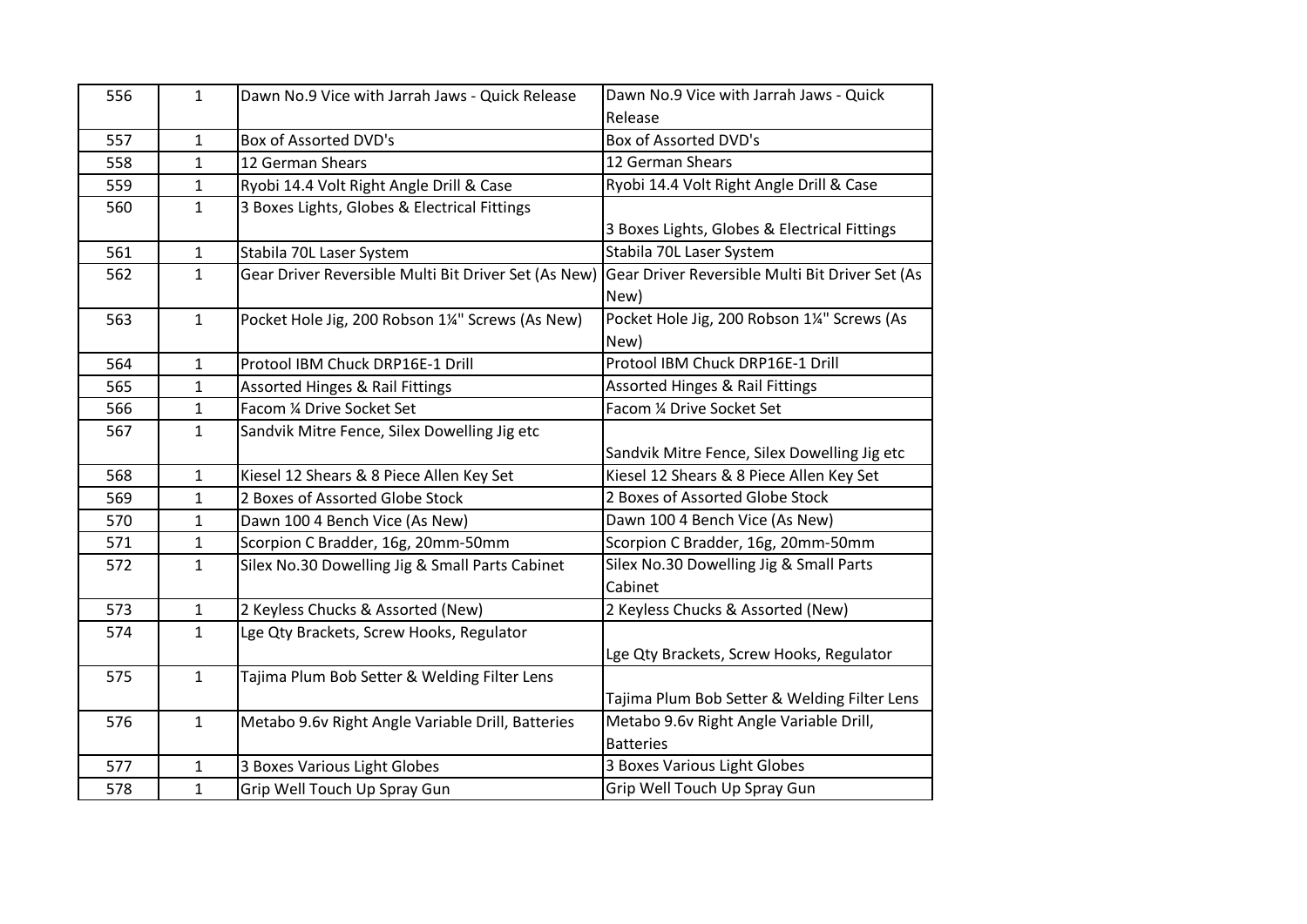| 579 | $\mathbf{1}$ | Black & Decker Drill, 240v & 12" German Snips                                                  |                                                 |
|-----|--------------|------------------------------------------------------------------------------------------------|-------------------------------------------------|
|     |              |                                                                                                | Black & Decker Drill, 240v & 12" German Snips   |
| 580 | $\mathbf{1}$ | Lumenn LUA-430A Dwell Tachometer Tester (As                                                    | Lumenn LUA-430A Dwell Tachometer Tester         |
|     |              | New)                                                                                           | (As New)                                        |
| 581 | $\mathbf{1}$ | Angle Frinder Level with Laser, Drill Guide etc                                                |                                                 |
|     |              |                                                                                                | Angle Frinder Level with Laser, Drill Guide etc |
| 582 | $\mathbf{1}$ | Mistral Gyroaire Fan                                                                           | Mistral Gyroaire Fan                            |
| 583 | 1            | Genuine Harley Davidson Twin Extractor Exhaust                                                 | Genuine Harley Davidson Twin Extractor          |
|     |              |                                                                                                | Exhaust                                         |
| 584 | $\mathbf{1}$ | 20" Opaque Water Filter - As New in Box                                                        | 20" Opaque Water Filter - As New in Box         |
| 585 | $\mathbf{1}$ | 5 Sets Lane Gravity Hinges                                                                     | 5 Sets Lane Gravity Hinges                      |
| 586 | 1            | Bosch P5R12VE-2 Drill - No Battery                                                             | Bosch P5R12VE-2 Drill - No Battery              |
| 587 | $\mathbf{1}$ | New Roll Neta Water Hose & Fittings                                                            | New Roll Neta Water Hose & Fittings             |
| 588 | $\mathbf{1}$ | Ozito Hammer Drill & Case                                                                      | Ozito Hammer Drill & Case                       |
| 589 | $\mathbf{1}$ | <b>Qty Safety Goggles</b>                                                                      | <b>Qty Safety Goggles</b>                       |
| 590 | 1            | Senco Pneumatic Coil Nailer                                                                    | Senco Pneumatic Coil Nailer                     |
| 591 | $\mathbf{1}$ | Ekka 1100mm Impulse Sealer                                                                     | Ekka 1100mm Impulse Sealer                      |
| 592 | $\mathbf{1}$ | Tool Box & Assorted Engineers Tools                                                            | Tool Box & Assorted Engineers Tools             |
| 593 | 1            | <b>Assorted Engineers Tools</b>                                                                | <b>Assorted Engineers Tools</b>                 |
| 594 | $\mathbf{1}$ | <b>Mechanics Spring Clamp</b>                                                                  | <b>Mechanics Spring Clamp</b>                   |
| 595 | $\mathbf{1}$ | 6 x Dawn & Record G Clamps                                                                     | 6 x Dawn & Record G Clamps                      |
| 596 | $\mathbf{1}$ | Solid Iron Double Bed, Rails & Smith, 1400mm wide Solid Iron Double Bed, Rails & Smith, 1400mm |                                                 |
|     |              |                                                                                                | wide                                            |
| 597 | $\mathbf{1}$ | 3 Flexovit Grinding Wheels, 1500mm                                                             | 3 Flexovit Grinding Wheels, 1500mm              |
| 598 | $\mathbf{1}$ | 12 UNF Thread Tap 3.5mm                                                                        | 12 UNF Thread Tap 3.5mm                         |
| 599 | $\mathbf{1}$ | King Dick Ring Spanner                                                                         | King Dick Ring Spanner                          |
| 600 | 1            | SFJ MK70 No.4082 Grinding Spindle                                                              | SFJ MK70 No.4082 Grinding Spindle               |
| 601 | $\mathbf{1}$ | 3 Sledge Hammer Heads, 10 Oz                                                                   | 3 Sledge Hammer Heads, 10 Oz                    |
| 602 | $\mathbf{1}$ | Box of 1/2" Lock Nuts                                                                          | Box of 1/2" Lock Nuts                           |
| 603 | $\mathbf{1}$ | Bucket of 100mm Springs                                                                        | Bucket of 100mm Springs                         |
| 604 | 1            | Minimax Die Holder & 10mm Die                                                                  | Minimax Die Holder & 10mm Die                   |
| 605 | $\mathbf{1}$ | Quantity S/S Eye Bolts                                                                         | Quantity S/S Eye Bolts                          |
| 606 | $\mathbf{1}$ | 4 x 80mm S/S Threaded Forks                                                                    | 4 x 80mm S/S Threaded Forks                     |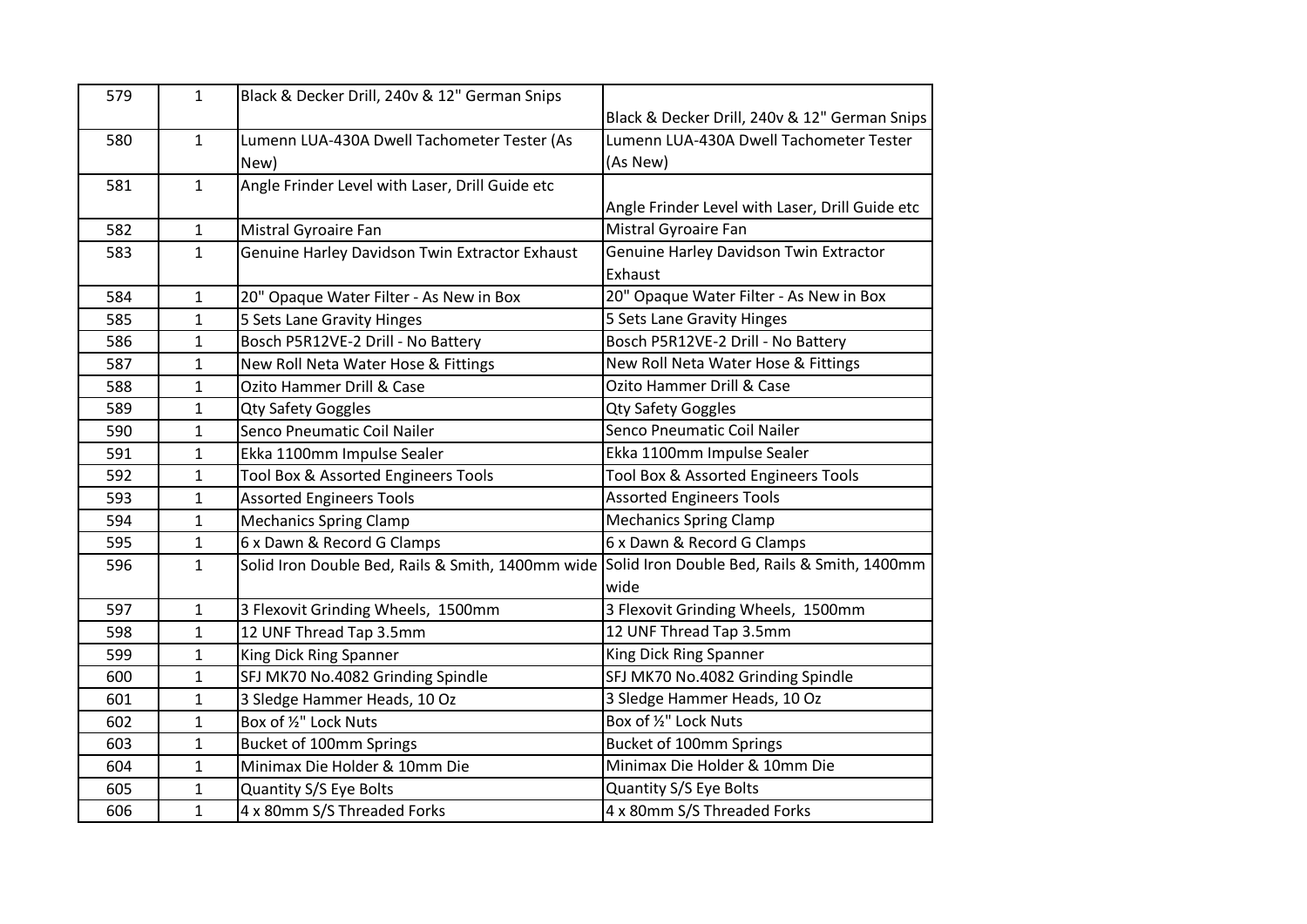| 607 | $\mathbf{1}$ | 7 x 75mm Cylindrical Tensions                   | 7 x 75mm Cylindrical Tensions                |
|-----|--------------|-------------------------------------------------|----------------------------------------------|
| 608 | $\mathbf{1}$ | 7 x 75mm Cylindrical Tensions                   | 7 x 75mm Cylindrical Tensions                |
| 609 | $\mathbf{1}$ | 3 Wire Terminal Kit 160mm                       | 3 Wire Terminal Kit 160mm                    |
| 610 | $\mathbf{1}$ | Norton Grinding Wheel 300 x 25 x 127mm          |                                              |
|     |              |                                                 | Norton Grinding Wheel 300 x 25 x 127mm       |
| 611 | $\mathbf{1}$ | 18 Flex Socket Combination Wrench               | 18 Flex Socket Combination Wrench            |
| 612 | $\mathbf{1}$ | Qty Clout Plain Shank 25 x 2.80mm Approx 400    | Qty Clout Plain Shank 25 x 2.80mm Approx     |
|     |              |                                                 | 400                                          |
| 613 | $\mathbf{1}$ | Proto 10 Pce Screw & Pipe Extractor Set         | Proto 10 Pce Screw & Pipe Extractor Set      |
| 614 | $\mathbf{1}$ | 5Kg Liquid Air Easy Arc 1.0mm 316L Welding Rods | 5Kg Liquid Air Easy Arc 1.0mm 316L Welding   |
|     |              |                                                 | Rods                                         |
| 615 | $\mathbf{1}$ | 4 Packs Hex Socket Screws                       | 4 Packs Hex Socket Screws                    |
| 616 | $\mathbf{1}$ | Box of Large Nuts & Bolts                       | Box of Large Nuts & Bolts                    |
| 617 | $\mathbf{1}$ | Lge Qty M8 x 40mm Hex Nuts & Bolts              | Lge Qty M8 x 40mm Hex Nuts & Bolts           |
| 618 | $\mathbf{1}$ | Approx 100 M8 x 30mm Hex Nuts & Bolts           | Approx 100 M8 x 30mm Hex Nuts & Bolts        |
| 619 | $\mathbf{1}$ | 6 Rolle Ratchets Minimax                        | 6 Rolle Ratchets Minimax                     |
| 620 | $\mathbf{1}$ | S/S Pan Head 8 x 1.2 Screws                     | S/S Pan Head 8 x 1.2 Screws                  |
| 621 | $\mathbf{1}$ | 2 Boxes of M6 x 25 Screws                       | 2 Boxes of M6 x 25 Screws                    |
| 622 | $\mathbf{1}$ | Approx 900 Hex Bolt 3/8 x 1"                    | Approx 900 Hex Bolt 3/8 x 1"                 |
| 623 | $\mathbf{1}$ | 2 Boxes M6 Hex Nuts                             | 2 Boxes M6 Hex Nuts                          |
| 624 | $\mathbf{1}$ | 2 All Leather Horse Harnesses, Made in Italy    |                                              |
|     |              |                                                 | 2 All Leather Horse Harnesses, Made in Italy |
| 625 | $\mathbf{1}$ | 3 All Leather Horse Harnesses, Made in Italy    |                                              |
|     |              |                                                 | 3 All Leather Horse Harnesses, Made in Italy |
| 626 | $\mathbf{1}$ |                                                 | $\Omega$                                     |
| 627 | $\mathbf{1}$ | 2 Spill Kits                                    | 2 Spill Kits                                 |
| 628 | $\mathbf{1}$ | 2 Boxes of Monroe Struts                        | 2 Boxes of Monroe Struts                     |
| 629 | $\mathbf{1}$ | <b>Exhaust Brackets</b>                         | <b>Exhaust Brackets</b>                      |
| 630 | $\mathbf{1}$ | Crate of Hand Bike Pumps                        | Crate of Hand Bike Pumps                     |
| 631 | $\mathbf{1}$ | Shower Pump & Head                              | Shower Pump & Head                           |
| 632 | $\mathbf{1}$ | Heat Lamp, 240v                                 | Heat Lamp, 240v                              |
| 633 | $\mathbf{1}$ | Crate of Slide Bolts, Locks etc                 | Crate of Slide Bolts, Locks etc              |
| 634 | $\mathbf{1}$ | <b>FCOS Hydraulic Pump</b>                      | <b>FCOS Hydraulic Pump</b>                   |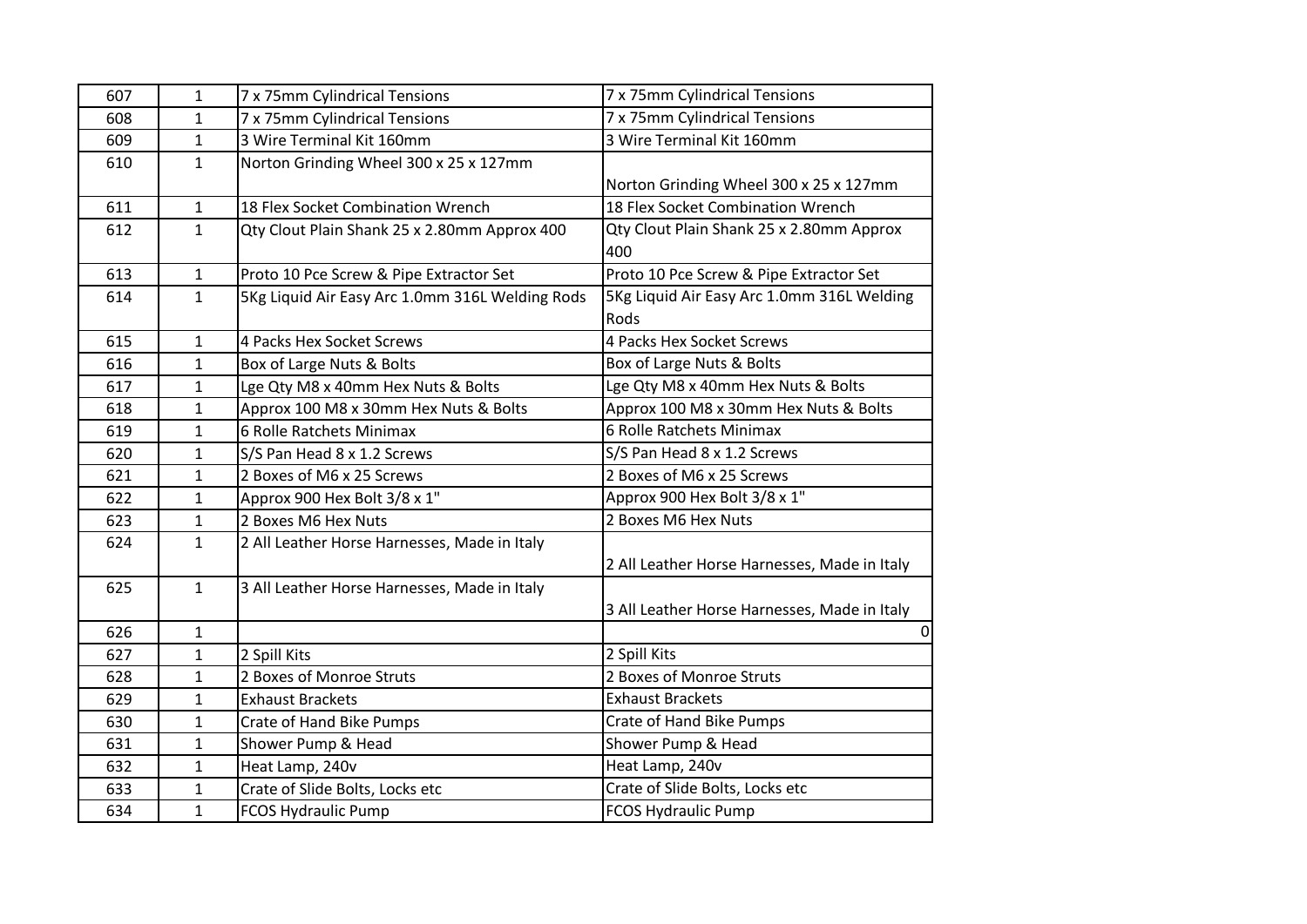| 635 | $\mathbf{1}$ | Air Fitting Kit                    | Air Fitting Kit                    |
|-----|--------------|------------------------------------|------------------------------------|
| 636 | $\mathbf{1}$ | 3 Spill Kits                       | 3 Spill Kits                       |
| 637 | 1            | <b>Box of Brake Parts</b>          | <b>Box of Brake Parts</b>          |
| 638 | 1            | <b>Block &amp; Tackle</b>          | <b>Block &amp; Tackle</b>          |
| 639 | 1            | 4 Sets of Spanners                 | 4 Sets of Spanners                 |
| 640 | 1            | Metrohm Applicance Tester Model 4  | Metrohm Applicance Tester Model 4  |
| 641 | $\mathbf{1}$ | <b>Micro Basics Controller</b>     | Micro Basics Controller            |
| 642 | 1            | 2 Vice Brackets                    | 2 Vice Brackets                    |
| 643 | 1            | 3 Pulleys                          | 3 Pulleys                          |
| 644 | 1            | 3 Cordless Drills                  | 3 Cordless Drills                  |
| 645 | $\mathbf{1}$ | <b>Crate of Wire Harnesses</b>     | <b>Crate of Wire Harnesses</b>     |
| 646 | 1            | <b>Crate of Assorted Hardware</b>  | <b>Crate of Assorted Hardware</b>  |
| 647 | 1            | Box of Globes etc                  | Box of Globes etc                  |
| 648 | 1            | <b>Carton of Texture Paste</b>     | <b>Carton of Texture Paste</b>     |
| 649 | $\mathbf{1}$ | 2 Spill Kits                       | 2 Spill Kits                       |
| 650 | 1            | <b>Carton of Tim Watson Books</b>  | <b>Carton of Tim Watson Books</b>  |
| 651 | 1            | Carton of Wayne Johnson Books      | Carton of Wayne Johnson Books      |
| 652 | 1            | 6 Tubes of Silicone                | 6 Tubes of Silicone                |
| 653 | $\mathbf{1}$ | 4 Speaker Adaptors                 | 4 Speaker Adaptors                 |
| 654 | $\mathbf{1}$ | 2 Toyota Steering Wheels           | 2 Toyota Steering Wheels           |
| 655 | 1            | <b>Carton of Seals</b>             | <b>Carton of Seals</b>             |
| 656 | $\mathbf{1}$ | Homewatch Light                    | Homewatch Light                    |
| 657 | $\mathbf{1}$ | Crate of Seals & Sundries          | Crate of Seals & Sundries          |
| 658 | $\mathbf{1}$ | 6 Bottles of Fork Oil              | 6 Bottles of Fork Oil              |
| 659 | 1            | <b>Crate of Calculators</b>        | <b>Crate of Calculators</b>        |
| 660 | $\mathbf{1}$ | <b>Box of Assorted Brake Parts</b> | <b>Box of Assorted Brake Parts</b> |
| 661 | $\mathbf{1}$ | 10 Bars of Endless Thread          | 10 Bars of Endless Thread          |
| 662 | 1            | 2 External Bells                   | 2 External Bells                   |
| 663 | $\mathbf{1}$ | Crate of Glue                      | Crate of Glue                      |
| 664 | 1            | 4 Horse Neck Rugs                  | 4 Horse Neck Rugs                  |
| 665 | $\mathbf{1}$ | Door Ram                           | Door Ram                           |
| 666 | 1            | <b>Box of Piston Liners</b>        | <b>Box of Piston Liners</b>        |
| 667 | 1            | <b>Display Stand</b>               | Display Stand                      |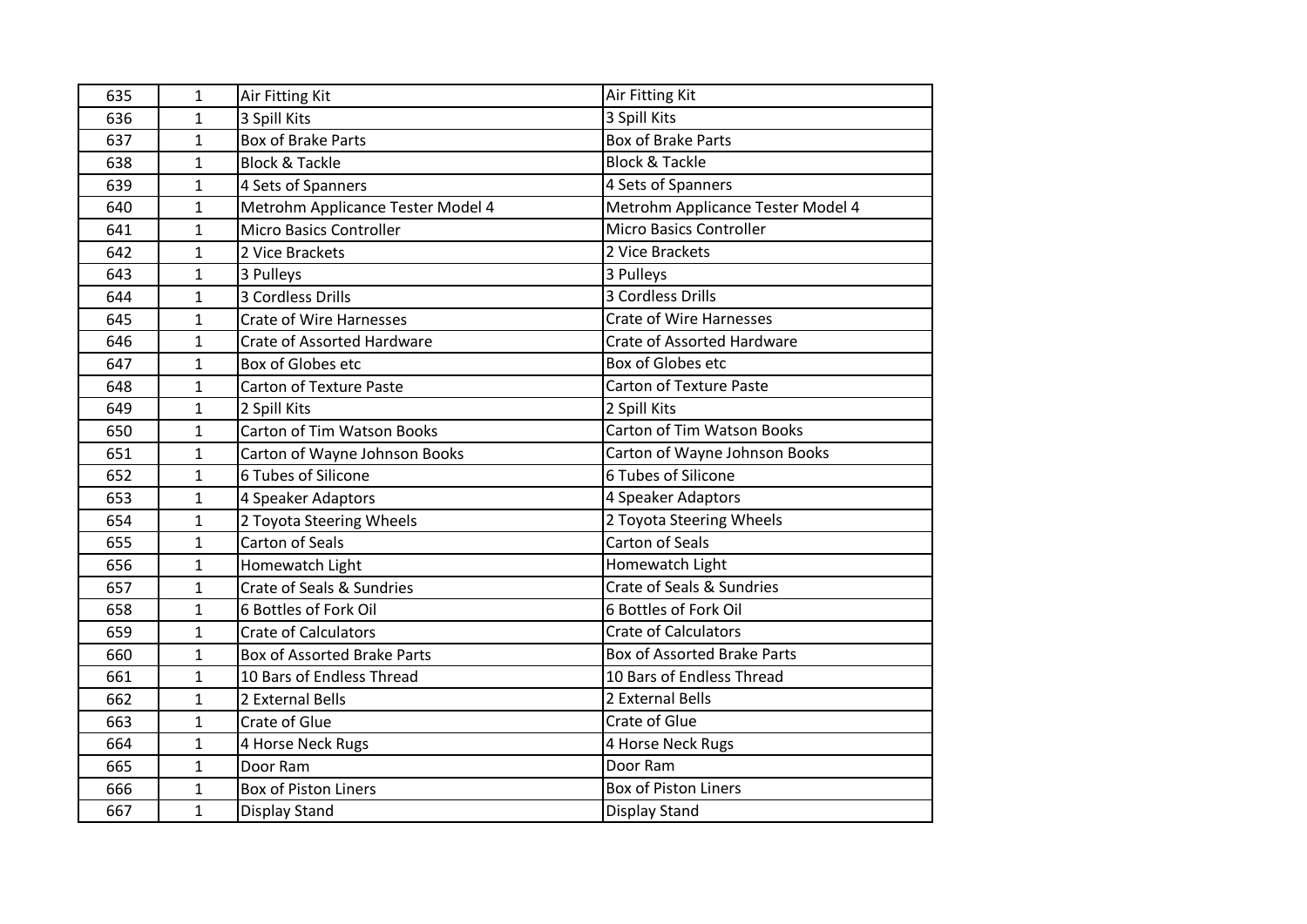| 668 | 1            | Box of Paint Accessories etc            | Box of Paint Accessories etc            |
|-----|--------------|-----------------------------------------|-----------------------------------------|
| 669 | $\mathbf{1}$ | <b>Crate of Door Handles</b>            | <b>Crate of Door Handles</b>            |
| 670 | $\mathbf{1}$ | Roll of Vacuum Hose                     | <b>Roll of Vacuum Hose</b>              |
| 671 | 1            | <b>Roll of Vacuum Hose</b>              | Roll of Vacuum Hose                     |
| 672 | 1            | 4 Safety Signs                          | 4 Safety Signs                          |
| 673 | 1            | 2 Pairs of Monroe Shockers              | 2 Pairs of Monroe Shockers              |
| 674 | 1            | 2 Pairs of Monroe Shockers              | 2 Pairs of Monroe Shockers              |
| 675 | 1            | 3 Drive Shafts                          | 3 Drive Shafts                          |
| 676 | 1            | <b>Steering Strut</b>                   | <b>Steering Strut</b>                   |
| 677 | $\mathbf{1}$ | 4" Vice                                 | 4" Vice                                 |
| 678 | $\mathbf{1}$ | 4" Vice                                 | 4" Vice                                 |
| 679 | 1            | 2 Scissor Lift Tyres                    | 2 Scissor Lift Tyres                    |
| 680 | 1            | 4 Rolls Assorted Hose                   | 4 Rolls Assorted Hose                   |
| 681 | 1            | <b>Roll of Vacuum Hose</b>              | <b>Roll of Vacuum Hose</b>              |
| 682 | $\mathbf{1}$ | Roll of Vacuum Hose                     | <b>Roll of Vacuum Hose</b>              |
| 683 | 1            | High Pressure S/S Connector             | High Pressure S/S Connector             |
| 684 | 1            | <b>Box of Kitchen Tongs</b>             | <b>Box of Kitchen Tongs</b>             |
| 685 | 1            | 4 Altro Transformers                    | 4 Altro Transformers                    |
| 686 | $\mathbf{1}$ | <b>Crate of Assorted Bearings</b>       | <b>Crate of Assorted Bearings</b>       |
| 687 | $\mathbf 1$  | <b>Crate of Assorted Bearings</b>       | <b>Crate of Assorted Bearings</b>       |
| 688 | $\mathbf{1}$ | 3 Tripod Lights                         | 3 Tripod Lights                         |
| 689 | 1            | 36 Holden Fuel Filters                  | 36 Holden Fuel Filters                  |
| 690 | 1            | 6 Paint Trays                           | 6 Paint Trays                           |
| 691 | $\mathbf{1}$ | Carton of Assorted Painting Accessories | Carton of Assorted Painting Accessories |
| 692 | $\mathbf{1}$ | 11 Artists Pallettes                    | 11 Artists Pallettes                    |
| 693 | 1            | Approx 100 Truck Side Lights - Amber    | Approx 100 Truck Side Lights - Amber    |
| 694 | 1            | <b>6 FM Diesel Sleeves</b>              | <b>6 FM Diesel Sleeves</b>              |
| 695 | 1            | 33 Holden Fuel Filters                  | 33 Holden Fuel Filters                  |
| 696 | $\mathbf{1}$ | Carton of Truck Side Lights - Red       | Carton of Truck Side Lights - Red       |
| 697 | 1            | Carton of Approx 50 Race Boots          | Carton of Approx 50 Race Boots          |
| 698 | 1            | Roll of High Pressure Hose              | Roll of High Pressure Hose              |
| 699 | 1            | 2 Cartons of Document Holders           | 2 Cartons of Document Holders           |
| 700 | $\mathbf{1}$ | 2 Boxes Light Switch Covers             | 2 Boxes Light Switch Covers             |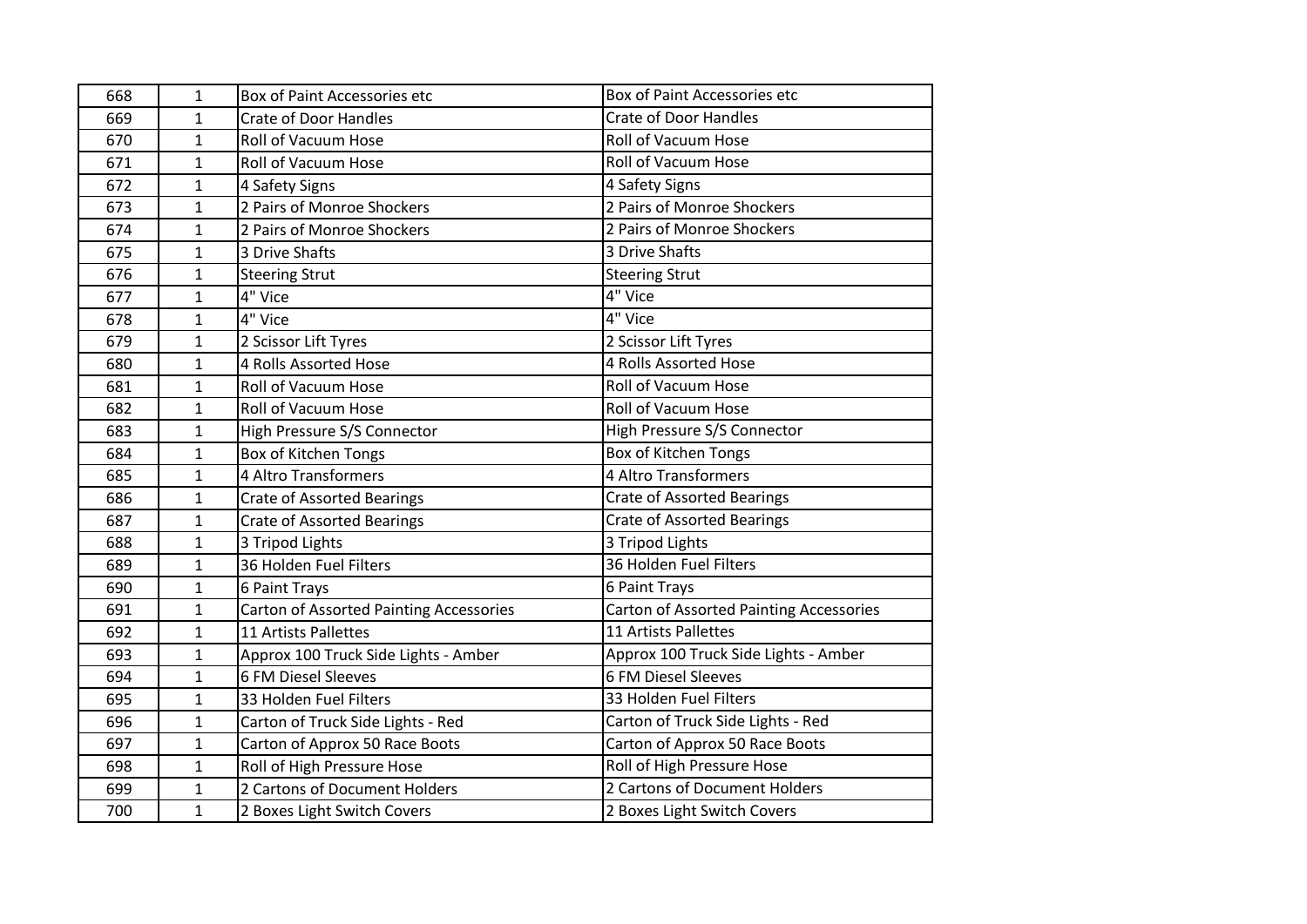| 701 | <b>ICrate of Mouse Traps</b>  | <b>Crate of Mouse Traps</b>  |
|-----|-------------------------------|------------------------------|
| 702 | 13 Boxes 7 Piece Coaster Sets | 3 Boxes 7 Piece Coaster Sets |
|     |                               |                              |